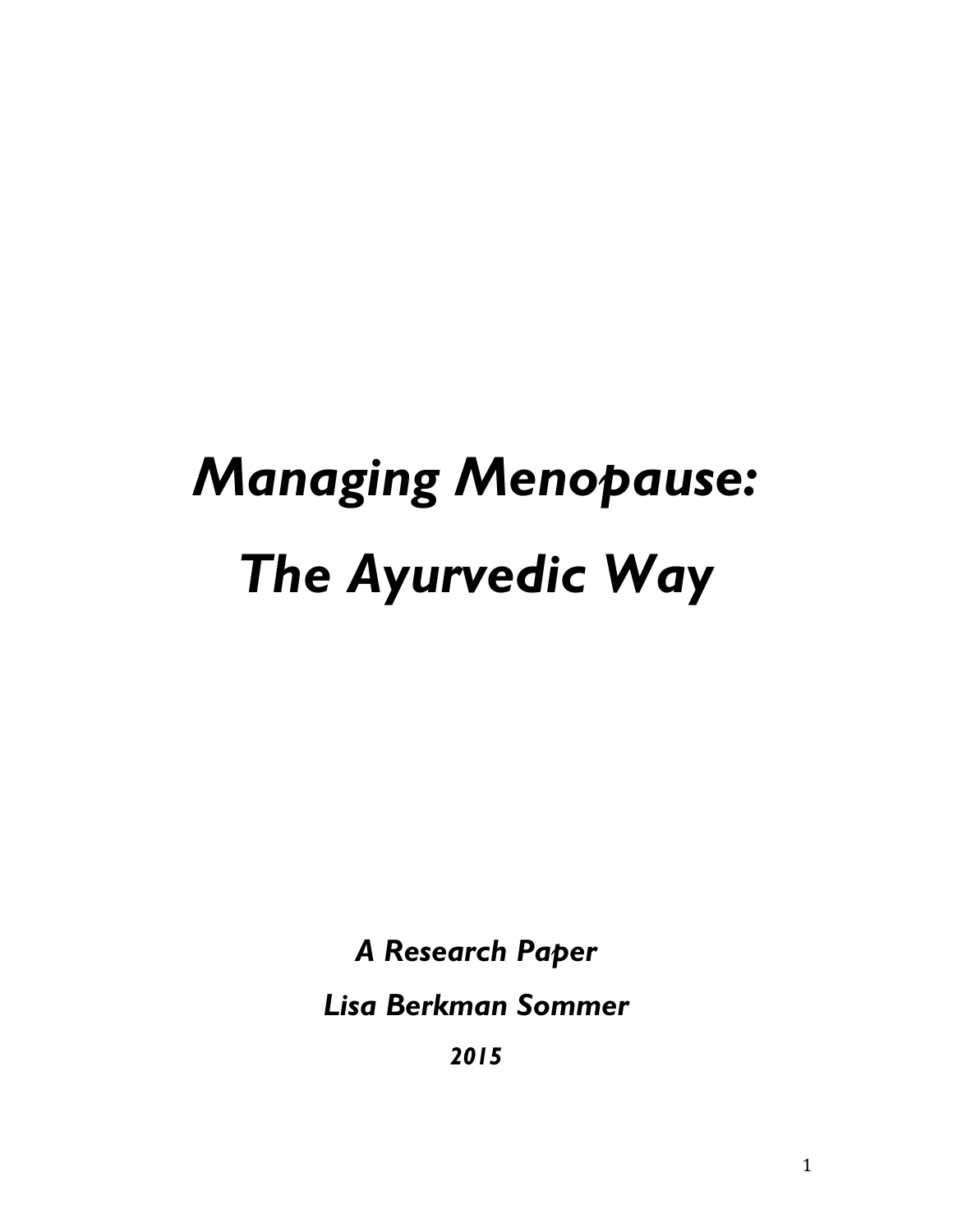# **INTRODUCTION**

Depending on whom you ask, Menopause can be labeled as either a disease or a life transition. Typically, people in Western societies see Menopause as a "disease." People from Eastern descent often sail through menopause without a wave. Dr. Robert Svoboda eloquently states, "In those societies where age is valued over youth, a woman is seen as coming into her own at menopause, and so is likely to

have less problems with the transition. Where youth is emphasized, as in the West, the opposite is the case, and she is likely to perceive herself as being on the slippery slope of a steep and terrible decline.<sup>1</sup>

The history of menopause dates back to the 1800's when the term Menopause was coined in 1821 from a French physician.2 In the 1930's interest grew and people started to refer to menopause as a deficiency disease.<sup>3</sup> In the 1970's medicalization of menopause was complete.4 The symptoms associated with menopause were attributed to estrogen deficiency and estrogen (hormone) replacement therapy was promoted as the ultimate liberation of middle aged women. 5 The development of synthetic estrogen occurred in 1938, long before its popularity.<sup>6</sup>

In developing countries like India, China and Africa, the feeling toward menopause has not changed considerably over the years and menopause is often viewed with a positive outlook. In Western countries, women see menopause as a "crisis." Once they hit this stage of life, they scramble for remedies to alleviate their symptoms. Between the 1900's and early 2000's, Hormone Replacement Therapy (HRT) was seen as the only viable treatment for menopause. However, with the influx of natural therapies and the growing influence of Ayurvedic healing in Western countries, women are now beginning to realize that there are many natural healing alternatives to HRT.

In addition, looking at menopause from an Ayurvedic Perspective, we begin to learn just why menopause is not seen as a disease in Eastern cultures. The intention for this research paper is to enlighten women on how to manage menopause from an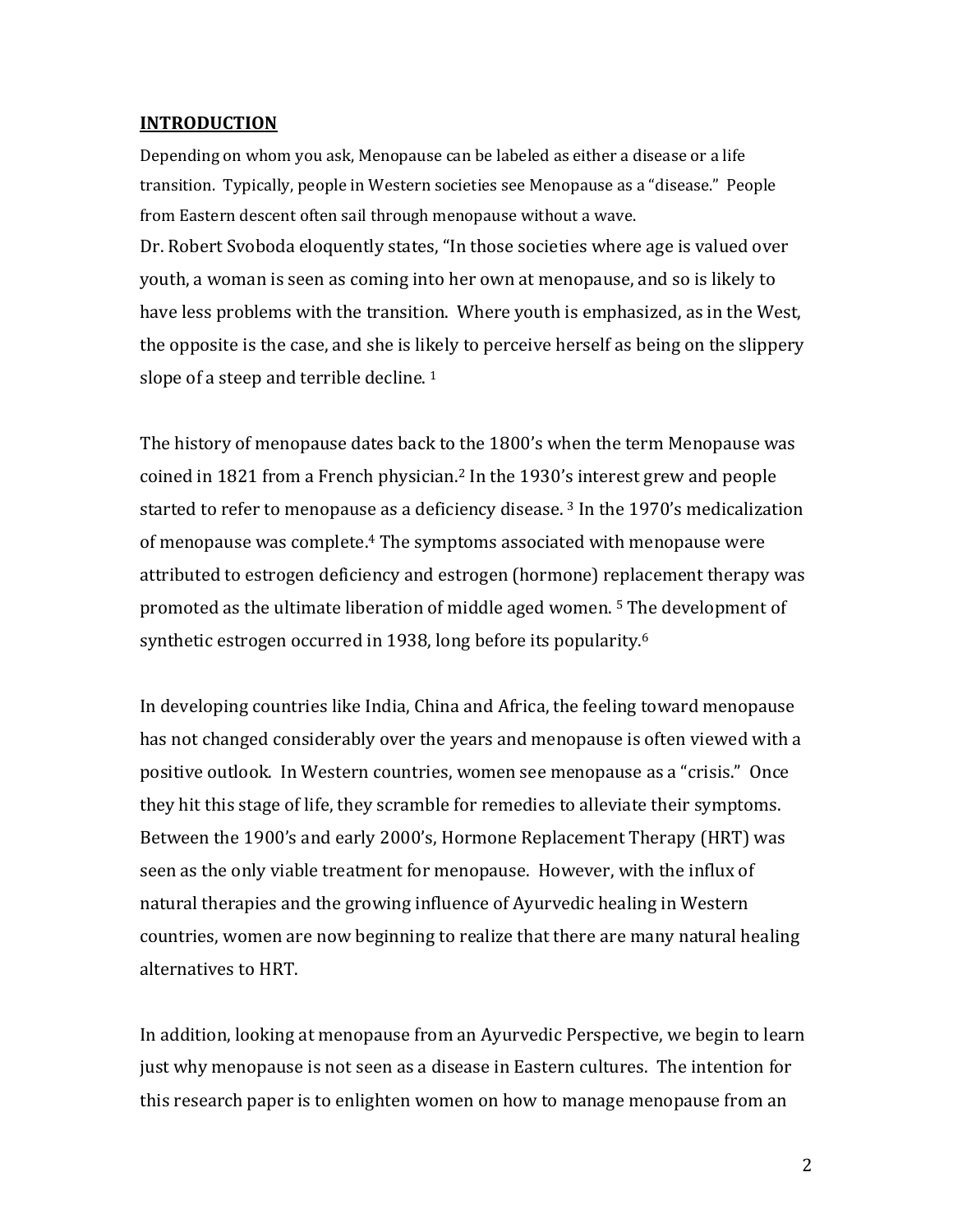early age so that when menopause does occur it is not seen as a "crisis," rather a natural progression into the later years of life.

### **MENOPAUSE DEFINED**

In Dr. Marc Halpern's book, Clinical Ayurvedic Medicine, the western definition of menopause is the cessation of menses for one year due to a natural decrease in ovarian function. Artificial menopause is menopause that is induced by surgery or radiation that destroys the uterus. 7 The ayurvedic interpretation according to Dr. Marc Halpern states that menopause is a natural phenomenon and is not in and of itself a disease or imbalance, unless the condition occurs unnaturally early. Dr. Halpern goes on to say that symptoms of discomfort and early onset of menopause reflect an inherent imbalance in the doshas.<sup>8</sup> In the Classical Ayurvedic text, the Astanga Hrdayam, it is said: "Just as the lotus closes at the end of the day, so also the yoni after the rtu kala(the period suitable for conception); thereafter she will not be receptive for sukra(semen.)"9

The meaning of yoni can be interpreted in different ways. Yoni is another word for vagina. In Sanskrit, yoni means place of birth, source or origin. Yoni can also be considered as Shakti, the creative force that moves through the whole universe. In the Caraka Samhita, diseases of the vagina are called Yoni Vyapat.10 Therefore, when we think of the yoni closing at the end of the period suitable for contraception, our imaginations can wander with many interpretations of the message being written by the Astanga Hrdayam!

In Nancy Lonsdorf's book, The Ageless Woman, she breaks down menopause into two definitions: Natural Menopause and Menopause. Natural Menopause is further broken down into the medical definition and the common definition. The medical definition states that menopause occurs according to the body's own timing and not due to any medical intervention, such as hysterectomy or chemotherapy.11 The common definition says that menopause occurs according to the body's own timing and does not involve any prescribed medicines, such as HT or drugs, for treating symptoms or complications. 12 Nancy goes on to define "Menopause" as the acknowledged end of menstruation. Technically, only one day in a woman's life when she has gone twelve months in a row without a period or her ovaries are removed or damaged.<sup>13</sup> Menopause according to Nancy Lonsdorf lasts for just one day. Hence, when managing menopause, we must also look at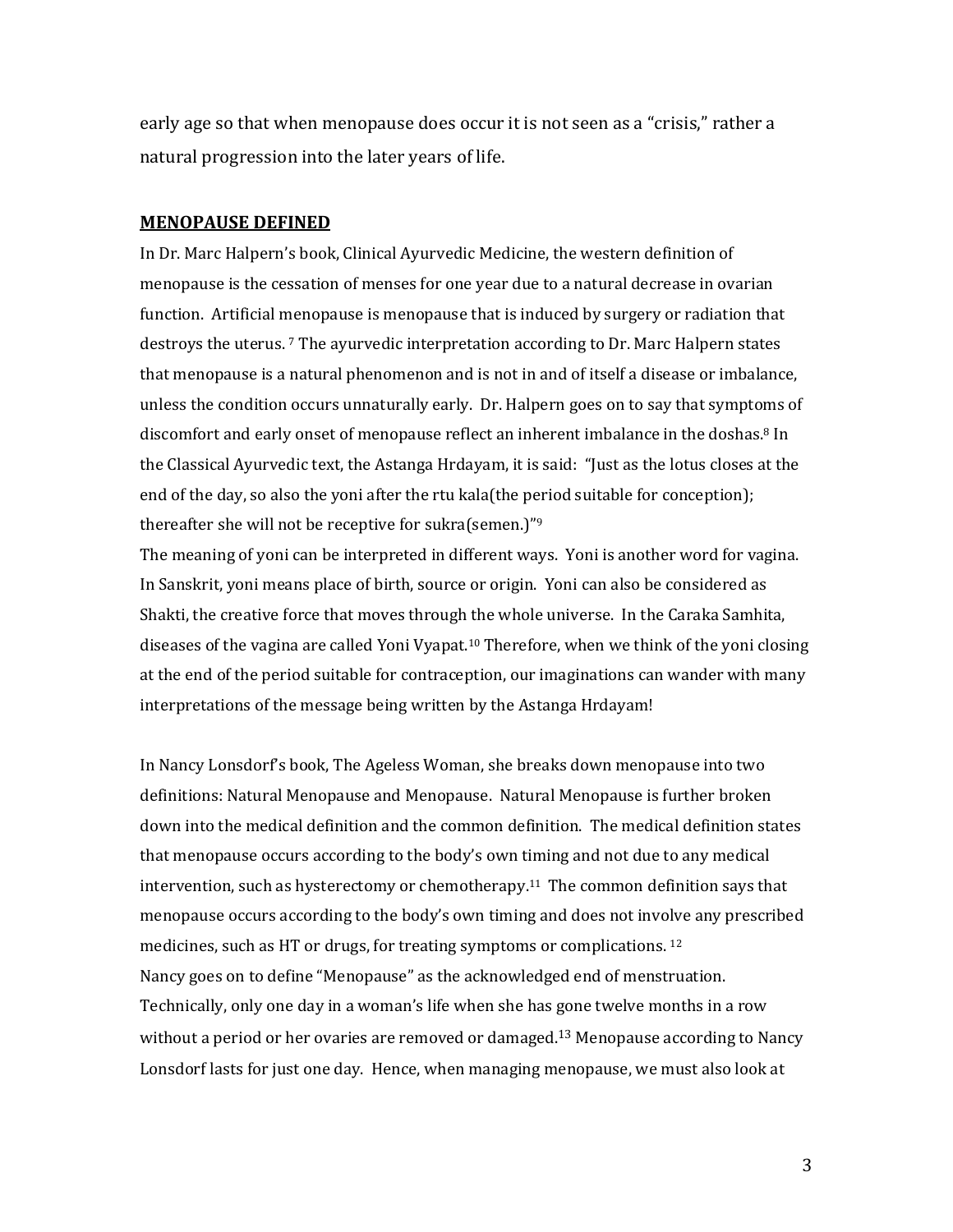what has been going on in a women's body and life during perimenopause and the years before.

In Dr. Halpern's book, Clinical Ayurvedic Medicine, he defines perimenopause as the transitional period prior to the onset of menopause, lasting anywhere from 1 to 10 years. <sup>14</sup> During this period, women usually experience hormonal fluctuations and menstrual irregularity. According to Dr. Halpern, this is a transition between the pitta stages of life and the vata stage.15 Vata is rising, especially the qualities of the air element, there is greater instability at this time. 16

# **THE WESTERN PATHOLOGY OF MENOPAUSE AS IT RELATES TO THE MENSTURAL CYCLE**

In Lonnie Barbach's book, the pause, Dr. Jordan Horowitz, a San Francisco obstetrician and gynecologist equates the menstrual cycle and menopause to making popcorn. He states: "Imagine the eggs as corn kernels and the hormones as heat. During puberty the eggs are all there. But it's not until the hormones are turned up that periods begin. Most young women are prone to irregular ovulation for a while, much like the first kernels of popcorn that go off intermittently. In the middle of reproductive life, like the middle of the popcorn analogy, we see regular ovulation and regular popping. But, as you have fewer kernels left, they again pop more irregularly. In fact, just before all the kernels have popped, there may be a quiet moment when you think everything's finished. Then suddenly a few more kernels pop. That is what happens as you get close to menopause. You may have a few months without ovulation and suddenly you'll ovulate again, until, finally, everything that is going to pop has popped. And you have reached menopause." When looked at this way, it becomes very apparent that menopause is not a disease. Rather, a natural progression of our bodies moving from the reproductive years to our wisdom years. Ayurvedically speaking, Dr. Robert Svoboda states, "Menopause also serves her personal evolution, for as age advances, ojas retreats. When it no longer contains sufficient ojas to contribute to production of new life, a woman's body shuts down its reproductive capabilities, and redirects its ojas to other projects."18

We see that the fluctuation of the menstrual cycle, peri-menopause and menopause over the years is due to the rise and fall of the hormones in our body. For our purposes, we will discuss the four major hormones that play a role in these fluctuations.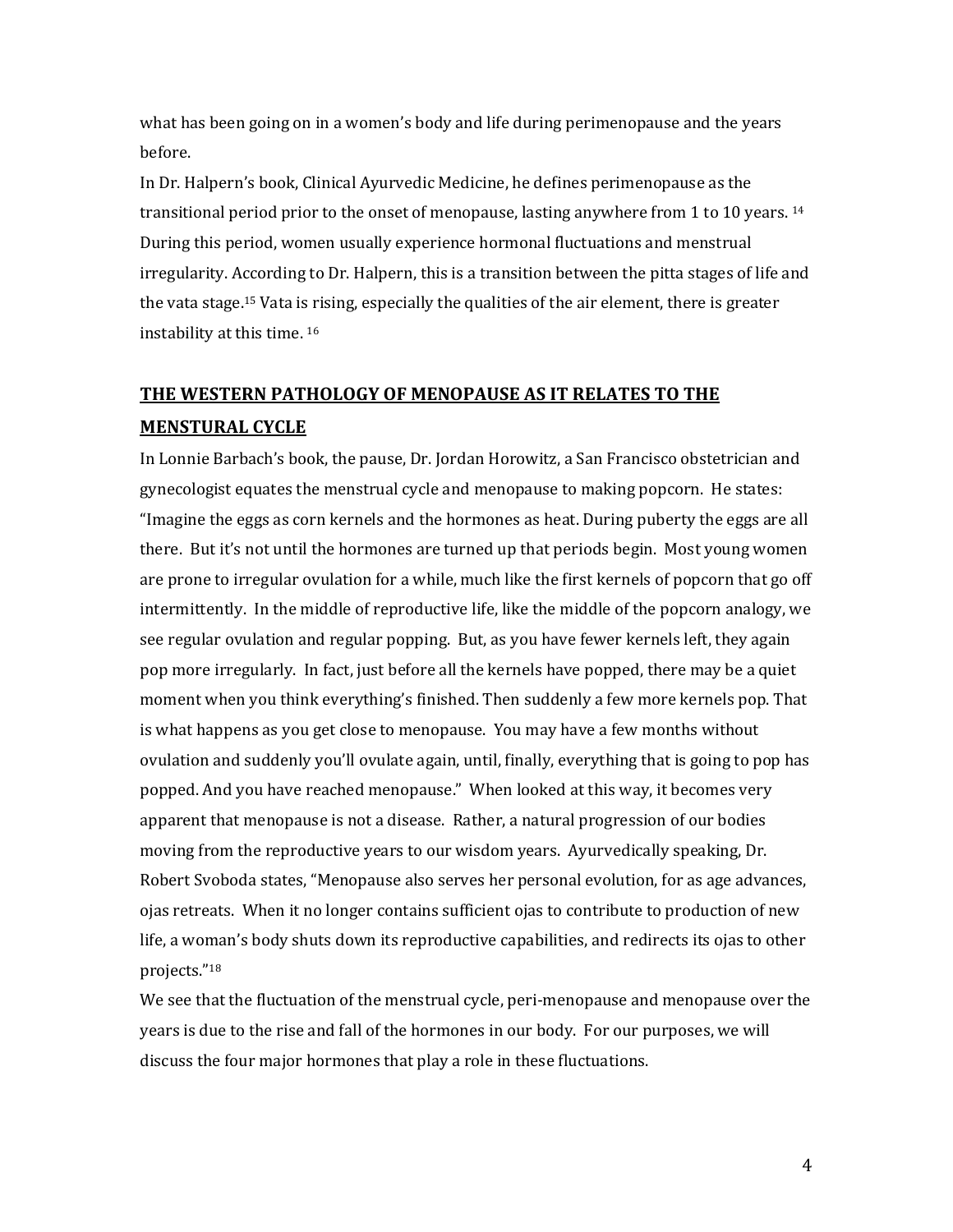These hormones include estrogen, progesterone, FSH (follicle stimulating hormone), and LH (luteinizing hormone). We know that a normal menstrual cycle lasts 28 days. On day 1, the bleeding starts. At this point, estrogen and progesterone are at their lowest level. The pituitary gland is then stimulated to produce FSH. FSH encourages the follicles in the ovary to ripen.19 Initially, FSH causes a number of follicles to develop, but usually only one will mature to ovulation. As the follicles are developing, they each secrete estrogen.<sup>20</sup> FSH is increasing between days 1 and 3 and then gradually declines until day 12 where there is a big spike in FSH. Estrogen levels rise gradually throughout this first phase of the menstrual cycle (follicular phase) and then surge between days 9 and 12.21 On day 12, we also see the LH surge which is believed to be triggered by the rising estrogen levels. The rising level of LH along with the spike in FSH prepares the egg to be released on day 14.22

The second phase of the menstrual cycle is called the luteal phase. During this phase, the corpus luteum is formed from the empty follicle. The corpus luteum's main function is to secrete large amounts of progesterone and a small amount of estrogen. Progesterone is the hormone that matures the uterine lining created by estrogen and prepares it for pregnancy.23When progesterone reaches its peak, the pituitary gland is signaled to stop producing LH. At this point, both FSH and LH are not being produced. The corpus luteum is still producing estrogen and progesterone until about day 22. If fertilization occurs, the fertilized egg will begin to secrete hormones on its own. If fertilization does not occur, there is quick decrease in estrogen and progesterone levels. This decrease is seen five to seven days before menstruation and is responsible for producing premenstrual symptoms in many women.24Without estrogen and progesterone, the blood vessels in the uterine wall go into spasm and contract. As a result, the uterine lining breaks down and the blood cells and mucus that make up the lining are shed, bleeding begins and we return to day 1. <sup>25</sup>

According to Sushruta, the monthly cycle begins in the 12<sup>th</sup> year. Most modern texts would say that the monthly cycle begins at puberty between ages 11 and 15 in response to an increase in production of FSH and LH.<sup>26</sup> The average onset of menopause according to most sources is between the ages of 50 and 51. However, in some cases menopause can occur earlier for many reasons. This happens to 1% of the population.<sup>27</sup>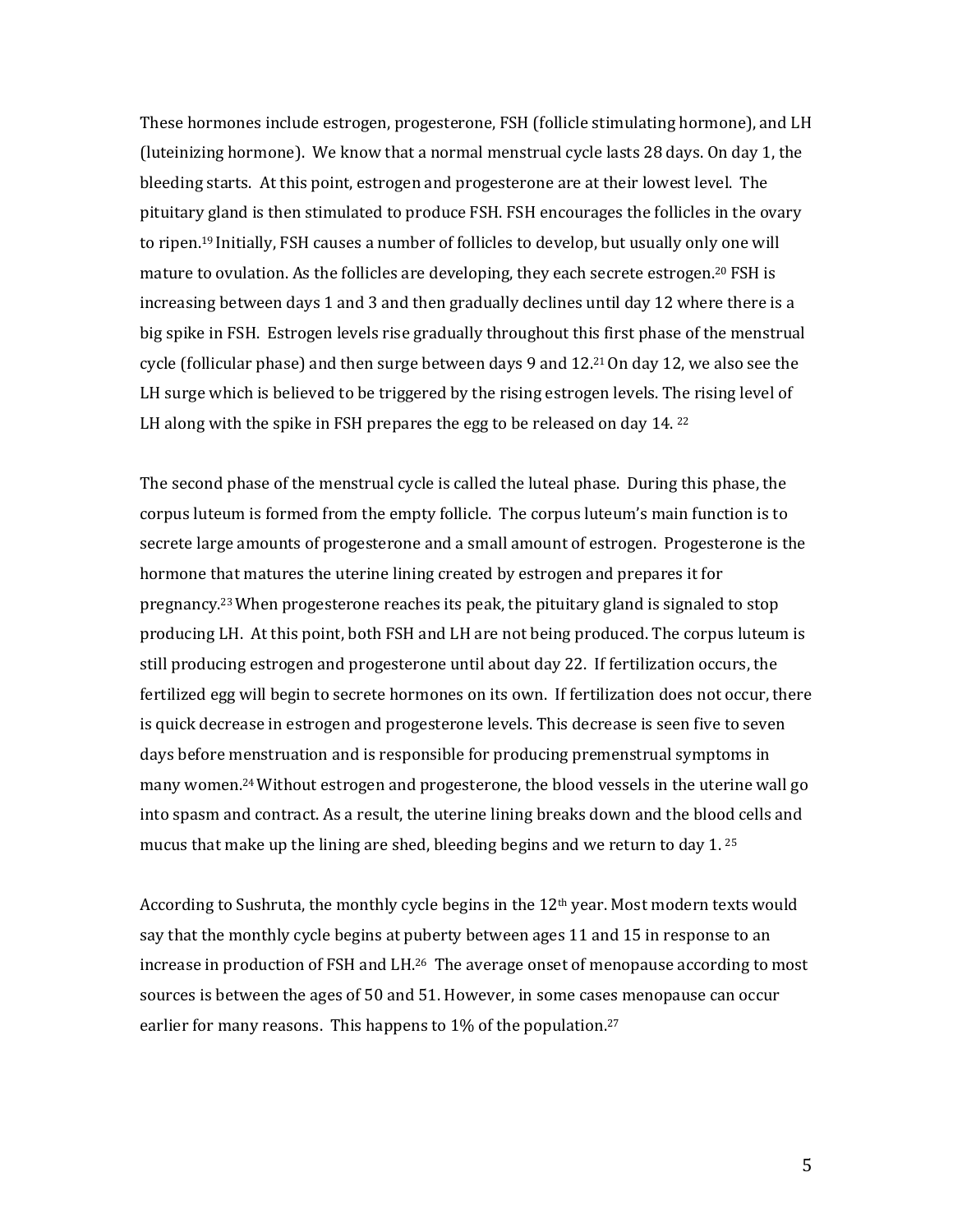Hormonally, we start to see changes in the production of estrogen, progesterone, FSH and LH beginning in our 30's. This often marks the beginning of perimenopause. As we get older, we have fewer follicles left. FSH levels rise in response in an attempt to get the follicles to respond and produce a good egg. <sup>28</sup> We also see a rise in LH levels and a decrease in both estrogen and progesterone. During our perimenopausal years the levels of our sex hormones continue to gradually drop. At menopause, there is a significant drop in estrogen and progesterone.

The charts below paint a clear picture of what is happening hormonally in our bodies during the menstrual cycle, perimenopausal, menopausal and post menopausal years.



29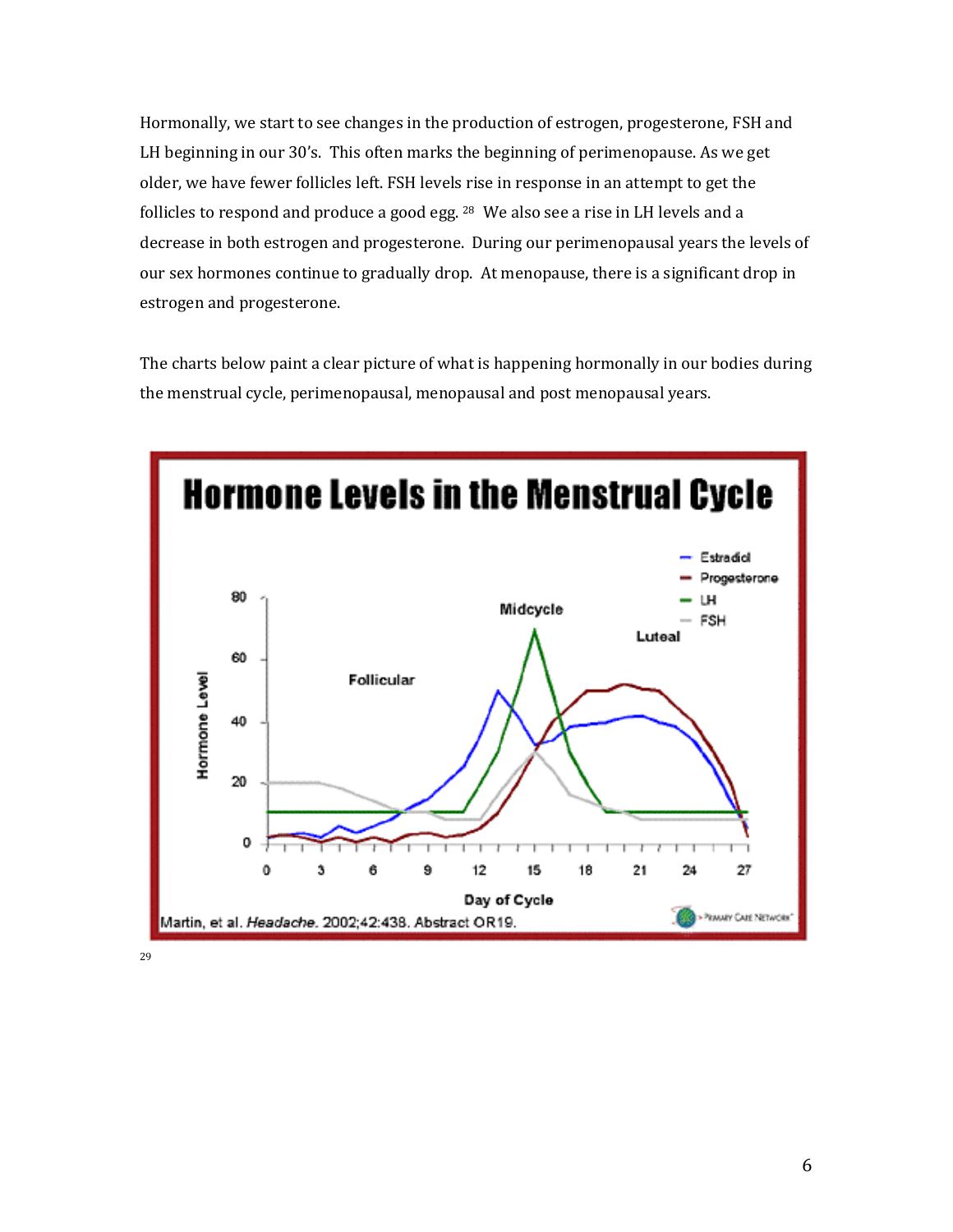

In the second chart, we see a gradual decline in estrogen and progesterone during the perimenopausal years and a steep decline during menopause and post menopause. According to contemporary medical science, the physiological transition from reproductive to post-reproductive life is associated with decline in estrogen levels.<sup>31</sup> This decline may be experienced as a change in skin elasticity, altered cognitive abilities, hot flushes or flashes, night sweats, menstrual irregularities, and vaginal dryness. Other symptoms including depression, nervous tension, palpitations, headaches, insomnia, lack of energy, difficulty concentrating, and dizzy spells are also reported.32According to Nancy Lonsdorf, this prevalent medical belief that falling estrogen levels are solely responsible for all the symptoms we currently attribute to menopause is a mistake. 33 This leads us to the Ayurvedic Interpretation of Menopause.

# **THE AYURVEDIC PATHOLOGY OF MENOPAUSE**

Similar to Western Medicine, Ayurveda recognizes the falling level of sex hormones beginning around age 35. While western medicine equates the symptoms of menopause to these declining hormonal levels, Ayurveda interprets the symptoms to also be part of the aging process. Ayurveda considers aging Nishpratikriya34 (changes cannot be resisted) and Swabhavabal Roga35 (natural disease). Rajonivritti(menopause) occurring in Jarapakva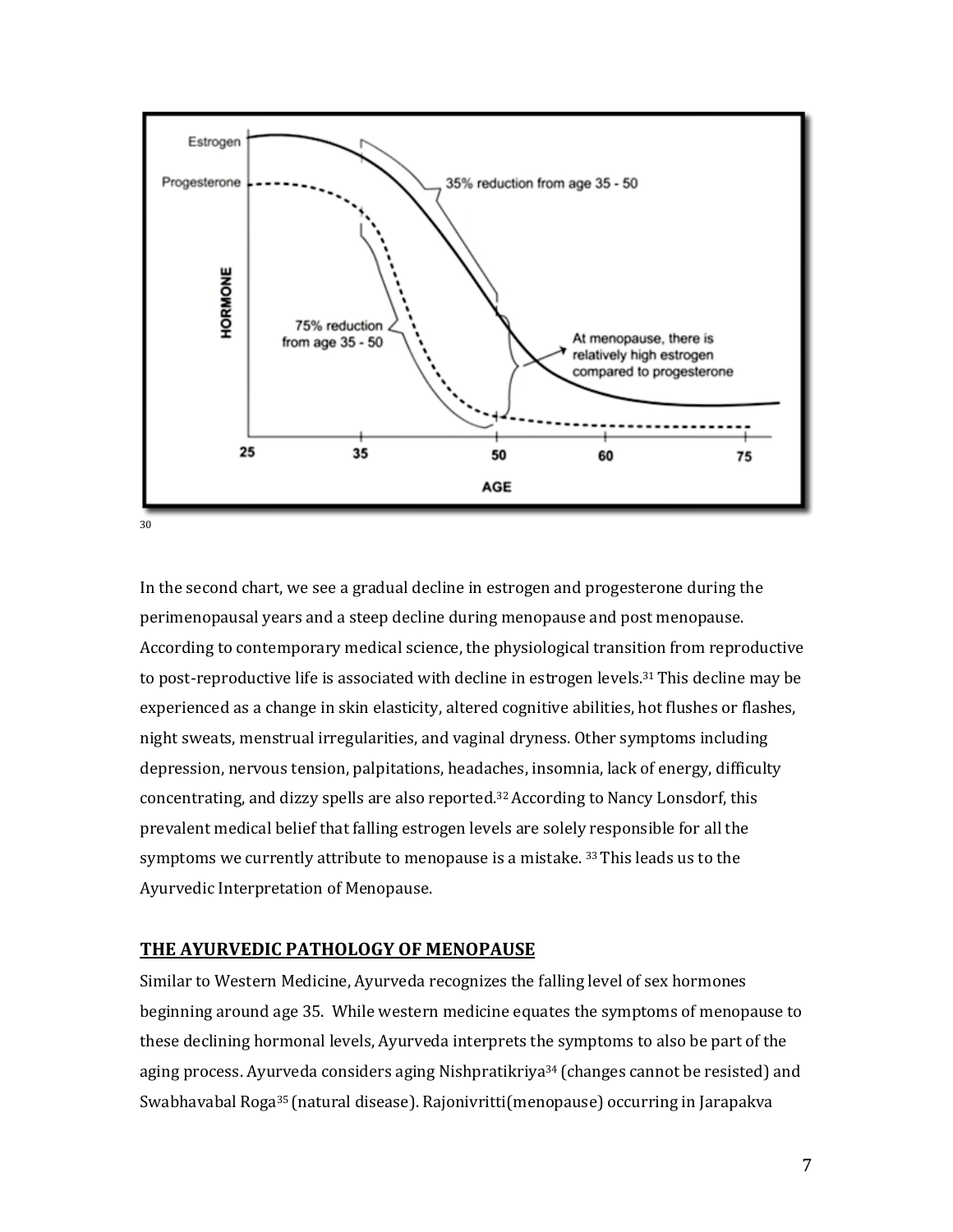Shareer(aged body) at the age of 50 years.<sup>36</sup> is comparable to the present day studies showing the mean age of menopause to be 51 years. With advancing age there is a gradual diminution in the qualities of Dosha, Dhatu, Mala, Agni and Oja.37 Both men and women approaching their 40's and 50's will notice changes in their bodies, skin, sex drive and memory. Nancy Lonsdorf, points out, "Most men at midlife go through a similar transition due to aging- developing middle aged spread, wrinkles, and flagging libido, even forgetting a name here or there- yet they are not suddenly losing estrogen. "<sup>38</sup> There was a study done in rural England of more than fifteen hundred men and women. The study showed little difference between the genders for midlife health symptoms. In fact, only two symptoms occurred more often in middle aged women than men, hot flashes and vaginal dryness.<sup>39</sup> In conclusion, we see that many of the symptoms associated with perimenopause and menopause are not only due to declining sex hormones but also due to the natural process of aging.

Looking at cultural differences, we also see that women in countries where there is less stress rarely have any symptoms of perimenopause and menopause. In Nancy Lonsdorf's book, Ageless Women, she states, " In tribal and rural India, women living simple, low-stress lives rarely have menopausal problems. Physical exertion and a diet of fresh foods (especially wild yam), grains such as quinoa and amaranth, and spices with estrogenic effects all have a modulating or balancing effect on hormone levels."40 In Maya Tiwari's book, Women's Power to Heal, she adds, "Native women eagerly awaited this time of life as it meant the beginning of reprieve, reflection and inner peace. Nothing in the world would have enticed a native woman to fetch the burden of youth for another decade or so, by pushing menopause farther into the vision of her future, even if she had at her disposal the chance for biomedical intervention to do so."41

Expanding on the ayuvedic interpretation that there is a gradual decline in the qualities of Dosha(one of three bodily humors that make up ones constitution), 42 Dhatu(Tissue), Mala(Waste), Agni(Digestive Fire), and Oja(Immunity) for both men and women beginning in their early 40's and 50's, leads us into further investigation as to what is the pathology of both the symptoms of menopause and the natural process of aging. We have already determined that aside from hot flashes and vaginal dryness, these symptoms are the same for both men and women.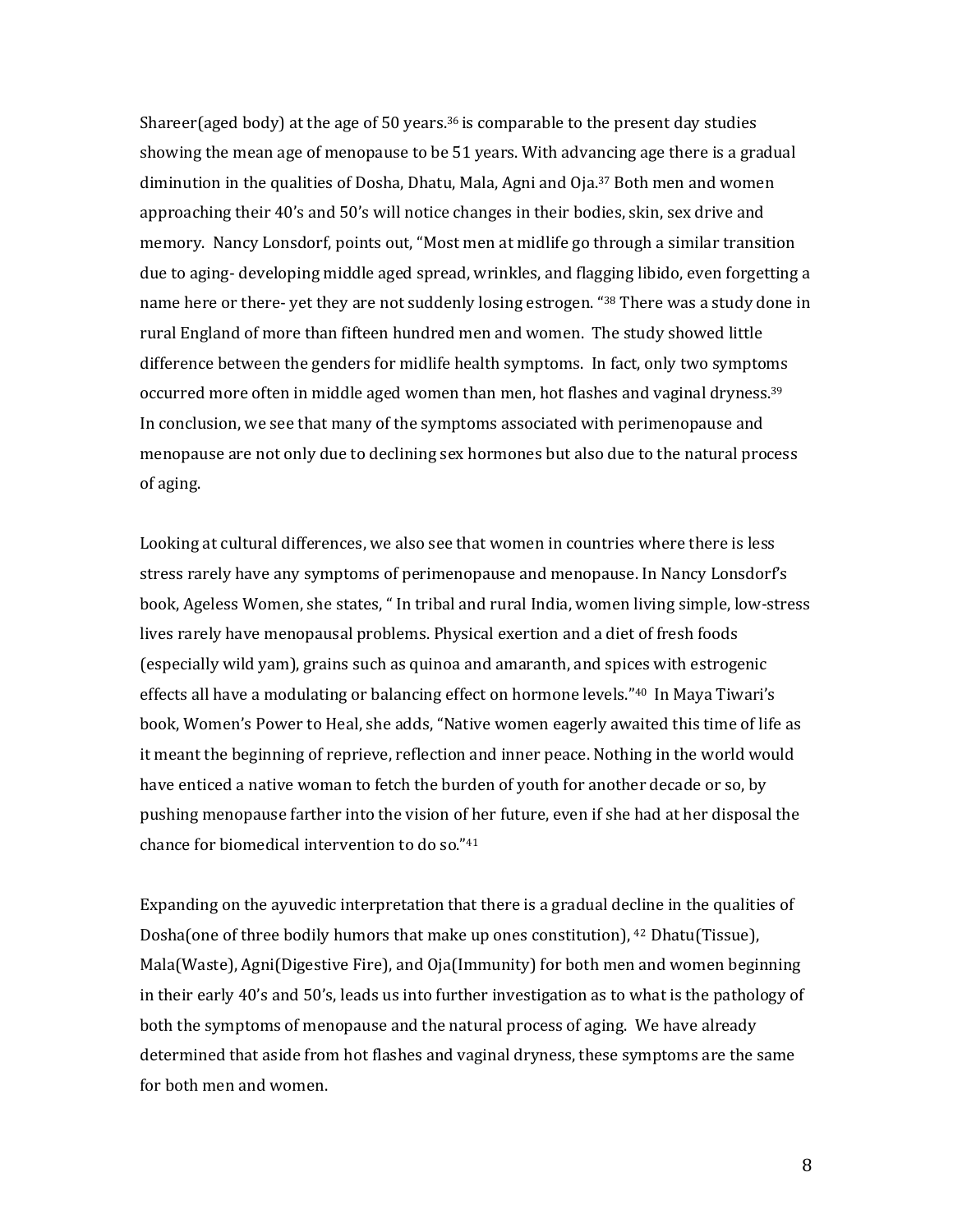# **SYMPTOMS OF MENOPAUSE**

- HOT FLASHES
- INSOMNIA
- MOOD CHANGES
- VAGINAL DRYNESS
- ATROPIC VAGINITIS
- CYSTITIS
- DRYING OUT AND THINNING OF THE SKIN
- THINNING HAIR
- PALPITATIONS
- MIGRAINES
- ANXIETY/DEPRESSION
- MENTAL FOGGINESS
- OSTEOPOROSIS
- ENDOCRINE IMBALANCE UNTIL OVARIES STOP PRODUCING OVA<sup>43</sup>

The symptoms listed above for Menopause are all symptoms of disturbed Vata. Vata Dosha is made up of the elements air and space. It has the qualities of being light, cool, mobile, irregular, subtle, dry and rough. While all three doshas, Vata, Pitta and Kapha are always present in the body, their dominance changes according to season, age, time of day and the individual's particular constitution. For our purposes, we will concentrate on age. In Ayurveda, menopause marks the transition from the Pitta stage of life to the Vata stage of life. Kapha stage is birth until about age 19. Hence, it should be no surprise that most of the symptoms of menopause have to do with Vata imbalance. One might think that hot flashes are more a pitta imbalance, pitta being composed of fire and water. In Robert Svoboda's book, Ayurveda for Women, he notes: "Even hot flashes, although they are hot, are primarily manifestations of this quality of disparity that becomes prominent due to Vata imbalance. If pitta has accumulated over the years the hot flashes are likely to be more frequent, more intense, and more irritating, and your mood is likely to be more irritable."44 A person whose constitution is primarily kapha will also experience symptoms of menopause. However, kapha type symptoms are more in line with kapha tendencies toward weight gain and fluid retention. This transition from Pitta dominance to Vata dominance causes most of the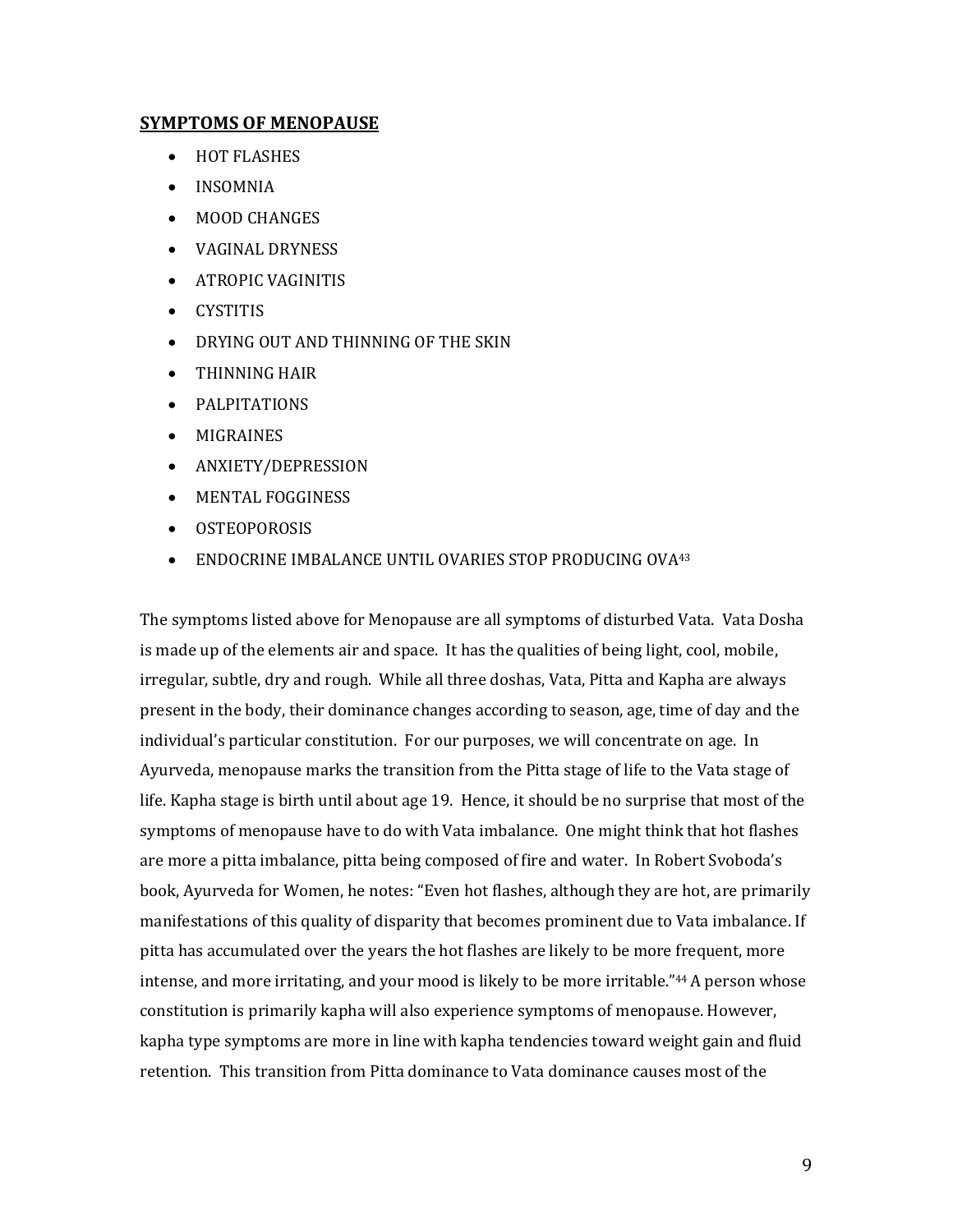symptoms of menopause, for Pitta is more akin to metabolic activites and Vata has an active role in dengeneration.45

| <b>AYURVEDIC PATHOLOGY MENOPAUSE</b> |                                       |              |                          |              |              |                                            |                                         |
|--------------------------------------|---------------------------------------|--------------|--------------------------|--------------|--------------|--------------------------------------------|-----------------------------------------|
| <b>Stage</b>                         | <b>Evidence</b>                       | <b>Dosha</b> | Subdosha                 | <b>Dhatu</b> | <b>Srota</b> | <b>Herb</b><br>Category                    | <b>Example</b>                          |
| A/A                                  | <b>PPM</b><br>Constipation<br>and gas | Vata         | Apana                    | Rasa         | PurishaVS    | Laxative:<br>Carminative:                  | Triphala<br>Flaxseed<br>Cumin           |
| $\Omega$                             | <b>MT</b><br>Systemic<br>dryness      | Vata         | Vyana                    | Rasa         | RasaVS       | Demulcent:                                 | Licorice<br>Slippery<br>Elm             |
| $\mathbf{O}$                         | <b>MT</b><br>Feeling cold<br>Fatigue  | Vata         | Vyana                    | Rakta        | RaktaVS      | Circulatory<br>Stimulants:                 | Ginger,<br><b>Black</b><br>Pepper       |
| <b>RMD</b>                           | Vaginal<br><b>Dryness</b>             | Vata         | Vyana                    | Rasa         | ArtavaVS     | Demulcents:                                | Shatavari,<br>Aloe Vera                 |
| <b>RMD</b>                           | Atropic<br>Vaginitis                  | Vata         | Udana                    | Mamsa        | ArtavaVS     | Muscle<br>Tonics:                          | Shatavari,<br>Bala                      |
| <b>RMD</b>                           | Anxiety<br>Depression<br>Insomnia     | Vata         | Prana<br>Vyana<br>Samana | N/A          | ManoVS       | Nervine<br>Tonic:<br>Nervine<br>Sedatives: | <b>Brahmi</b><br>Shatavari<br>Jatamamsi |
| <b>RMD</b>                           | <b>Hot Flashes</b>                    | Vata         | Samana                   | N/A          | AnnaVS       | Dipana:                                    | Fennel,<br>Coriander                    |
| <b>RMD</b>                           | Cystitis                              | Vata         | Vyana                    | Rasa         | MutraVS      | Urinary<br>Tonics:                         | Gokshura<br>Punarnava                   |
| <b>RMD</b>                           | Palpitations                          | Vata         | Vyana                    | Rasa         | RasaVS       | Cardiac<br>Tonics:                         | Arjuna<br>Hawthorn<br><b>Berries</b>    |
| <b>RMD</b>                           | Osteoporosis                          | Vata         | Apana                    | Asthi        | AsthiVS      | <b>Bone Tonics:</b>                        | Bala,<br>Haritaki                       |
| <b>RMD</b>                           | Endocrine<br>Imbalance                | Vata         | N/A                      | Shukra       | ArtavaVS     | Endocrine<br>Tonics:                       | Dong Quai<br>Wild Yam                   |

The Pathology chart above assumes a working knowledge of Ayurveda. It should be noted that five out of seven dhatus are affected in this pathology including rasa, rakta, mamsa, asthi, and shukra. Hence, when treating menopause, it is important to build all the dhatus (tissues). In addition, according to Dr. Marc Halpern, "The practitioner should not attempt to treat each and every symptom if many are present. It is best to choose the most significant symptom directly while correcting the underlying depletion.46 We have already learned that this underlying depletion stems from the aging process and some people suffer more than others. In Dr. Claudia Welch's book, Balance Your Hormones,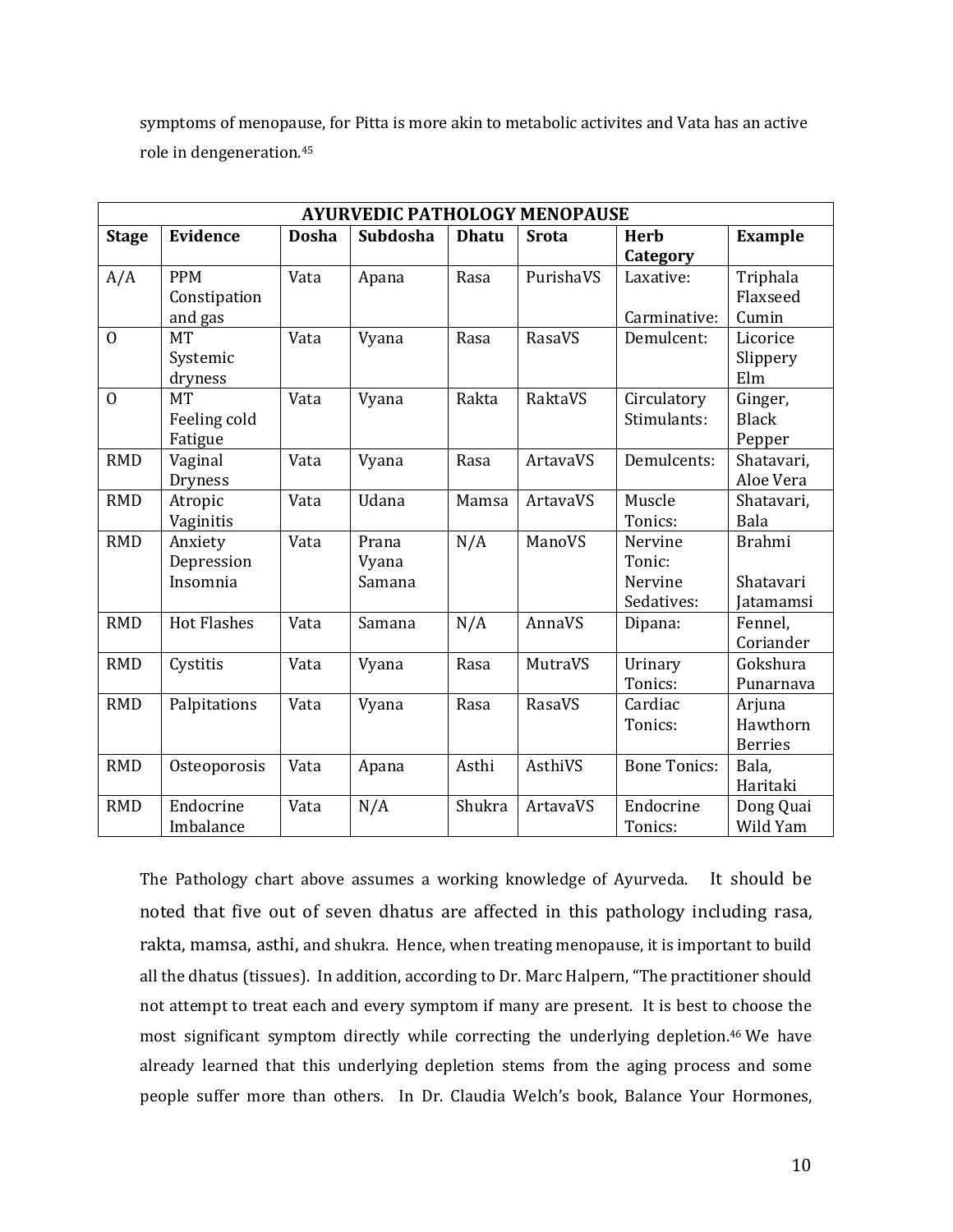Balance Your Life, she notes that the underlying depletion we may or may not face at menopause stems from draining our stress hormones earlier in life. Estrogen deficiency may simply be due to a long-term excess of stress hormones draining our sex hormones. Adding more estrogen via hormone replacement therapy without calming the stress in our lives is like pouring water into a bucket with a hole in it.47 Dr. Welch goes on to say, "Stress renders us less responsive to normal amounts of hormones and pretty much ensures hormonal imbalance."<sup>47</sup> Considering the natural aging process, stress and the transition into menopause, we now look at the Ayurvedic Management of Menopause.

### **AYURVEDIC MANAGEMENT OF MENOPAUSE**

As with all Ayurvedic imbalances, treatment is based on the individual needs of the person. When treating women going through perimenopause and menopause, it is important to first learn what symptoms are being experienced. In some cases, it may be enough to bring the body back to homeostasis through regular routines, dosha specific pacifying diet, rejuvenation therapies and aphrodisiacs. In more extreme cases, hormone replacement therapy may be needed for a short period of time! In between, there are a variety of natural remedies that can be explored.

In reviewing the symptoms of menopause, it is clear that these symptoms are a result of Vata imbalance approaching the Vata stage of life. Ideally, maintaining Doshic balance is managed throughout ones entire life. Professor Vandana Baranwal notes, "The first and foremost objective of chikitsa (therapy) in Ayurveda is Dhatusamya (homeostasis) and is the most important component of preventive medicine. Observing Dinacharya (daily regimen), Ritucharya (seasonal regimen) and regular removal of aggravated Dosha according to Ritu (season) by Panchakarma are the means to keep dosha in harmony."49 This is a very good lesson for those women in their late 20's and early 30's to begin incorporating these regimens into their daily routines in an effort minimize the affects of both aging and hormonal changes later in life.

# **DIET AND LIFESTYLE**

When managing menopause, Ayurveda would first look at lifestyle and dietary habits. Even though Vata symptoms mostly dominate, we still need to look at the individual before suggesting an appropriate diet. In most cases, diet will be Vata pacifying, however, in some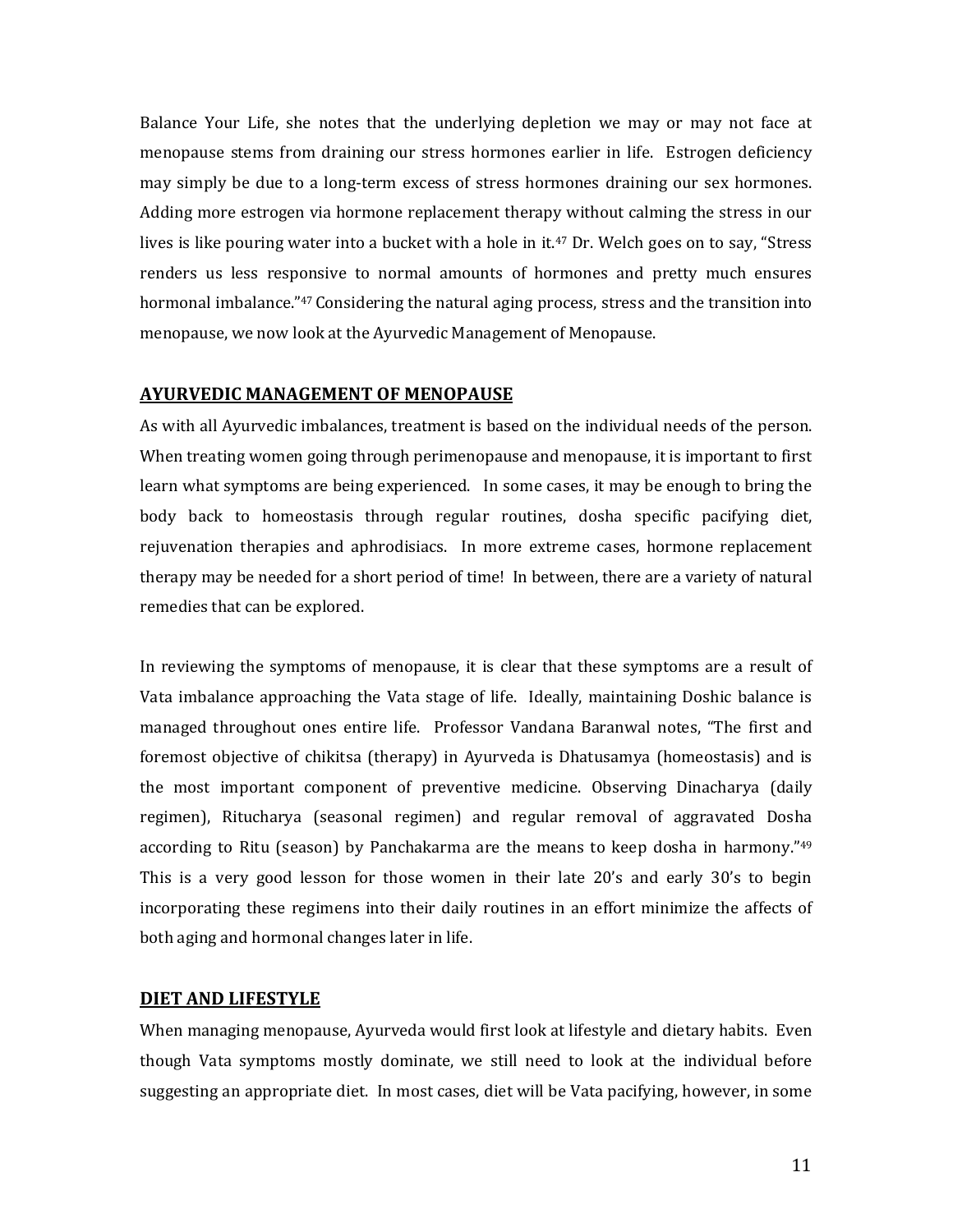instances, we may be dealing with weight gain and or sensitivity to spicy foods, caffeine and alcohol. For our purposes, we will stick with a Vata pacifying diet. The sweet taste should be incorporated the most as it is tonic and will build both dhatus and ojas. Tonic therapy at this time of life slows the rate of depletion allowing a gradual transition to take place.<sup>50</sup> While the sweet taste is most tonic, sour and salty tastes will also pacify Vata. Favoring warm, cooked foods and warm beverages is suggested. In addition to choosing soft, unctuous foods like cooked grains, cooked vegetables, cooked cereals and soups over crunchy dry foods. <sup>51</sup> Incorporating healthy oils into your cooking including olive oil, sunflower oil and organic sesame oil. Avoiding caffeinated beverages, spicy foods and alcohol. While following a Vata pacifying diet is very important, it is just as important to create routines and rituals around mealtime. This goes back to treating the underlying symptoms. Establishing regular meal times in a quiet pleasing environment where you give yourself the opportunity to savor both the meal and the ritual that surrounds it will be a contributing factor to reducing stress in your daily life. A variety of scientific studies attest to the fact that such regularity dramatically affects the inner rhythms of your hormones, blood pressure and even body temperature.52 This particular study included routines around bedtime and waking time as well as mealtime.

In combination with Vata pacifying diet and establishing regular routines, the addition of abhyanga (self oil massage), professional abhyanga and shirodhara are some of the best ways to keep Vata under control. A clinical trial dating back to 2010 evaluated the efficacy of Shirodhara (steady flow of warm oil poured skillfully on forehead) and Saraswatarishta (herbal based medicine for anxiety) as compared to Hormone Replacement Therapy. There were 48 female patients between the ages of 40 and 55 years old. All of these patients were experiencing psychological manifestations of menopause. When subjected to the Panchakarma procedure of Shirodhara, all patients showed better effect in combating the disturbances of the mind and the psychic symptoms of menopause. Saraswatarishta also showed encouraging results. 53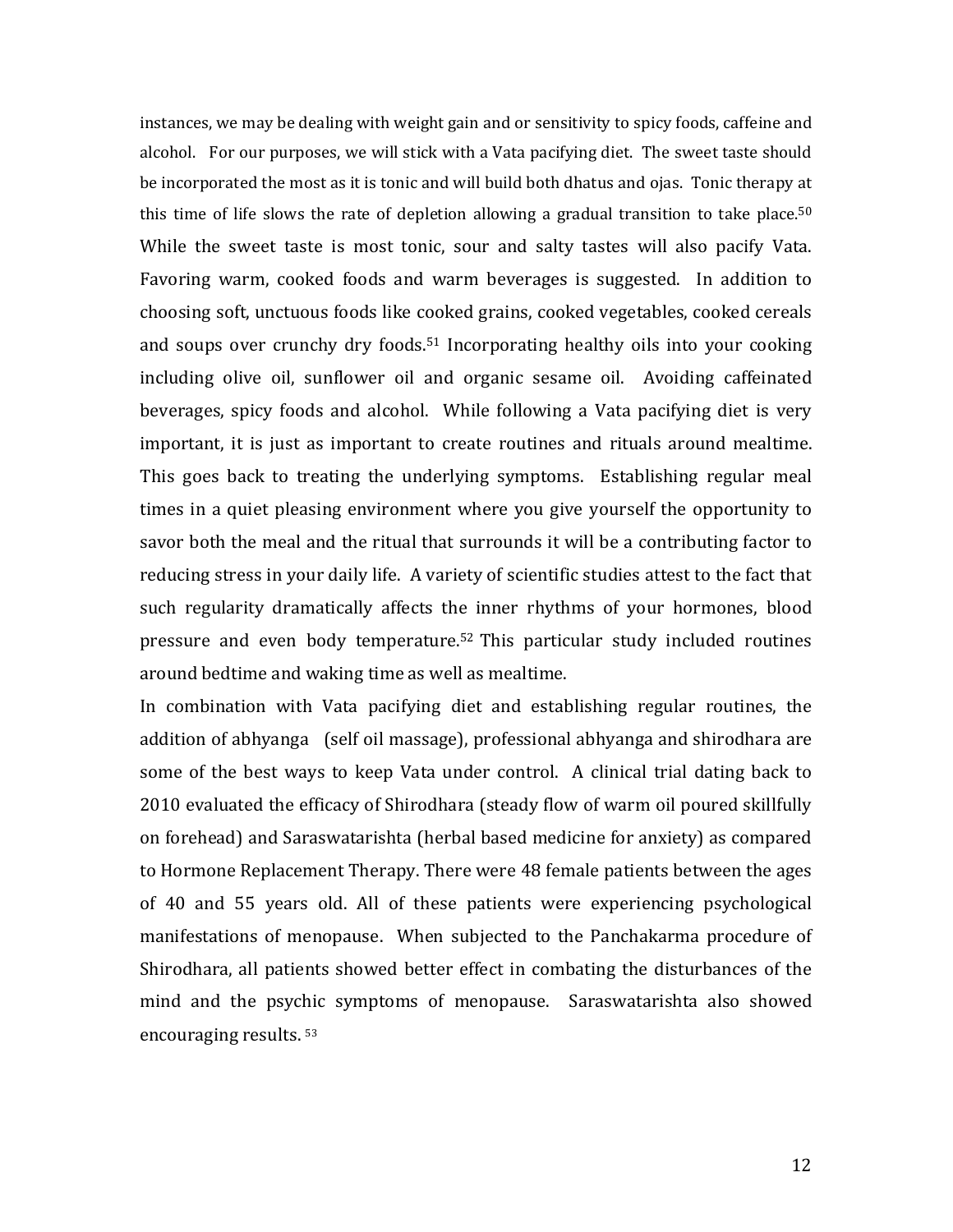Dr. Claudia Welch suggests learning and incorporating alternate nostril breathing into your daily routine along with meditation. She encourages, "Do 15 to 20 minutes of gentle, alternate nostril breathing every day. This helps to balance yin (sex hormones) and yang(stress hormones) in the body.54

Exercise is also very important in the management of menopause as it one of the best treatments for osteoporosis. Weight bearing activities including yoga, jogging and or walking will all help to increase bone density. However, as Dr. Robert Svoboda points out, "If you have waited until menopause to begin to put your physical affairs in order, you may find your bone density decreasing despite all your best efforts to take calcium and exercise.55

### **HERBAL SUPPLEMENTS**

According to Dr. Marc Halpern, the most important herbs for managing menopause are reproductive tonics as they ease the hormonal transition and all related symptoms. 56 In addition, estrogen-promoting herbs are also recommended. Common herbs that mimic estrogen include motherwort, red clover, and saw palmetto. 57 Dong quai, vitex, blue cohosh, black cohosh, shatavari, wild yam and licorice have also been found to have estrogen effects.58 Maya Tiwari adds, "Ayurveda's most nourishing herbs for menopause are aloe vera gel, shatavari, ashwagandha, kapikacchu, triphala, dashamula, brahmi, gotu kola, vidari, saffron and amalaki. <sup>59</sup> These herbs are recommended for all three dosha's. Some of the herbal remedies for menopause include:

### **ASHWAGANDHA, SHATVARI AND HONEY PASTE (SERVES 2)**

- ½ teaspoon ashwagandha powder
- ½ teaspoon shatavari powder
- ½ teaspoon vidari powder(ancient relative of wild yam)
- ¼ teaspoon ginger powder
- 1½ teaspoons honey

Combine the four powders in a small bowl and add honey. Mix into a paste and take twice daily, once after breakfast and then again after lunch for three to six months. Follow with half glass warm water.<sup>60</sup>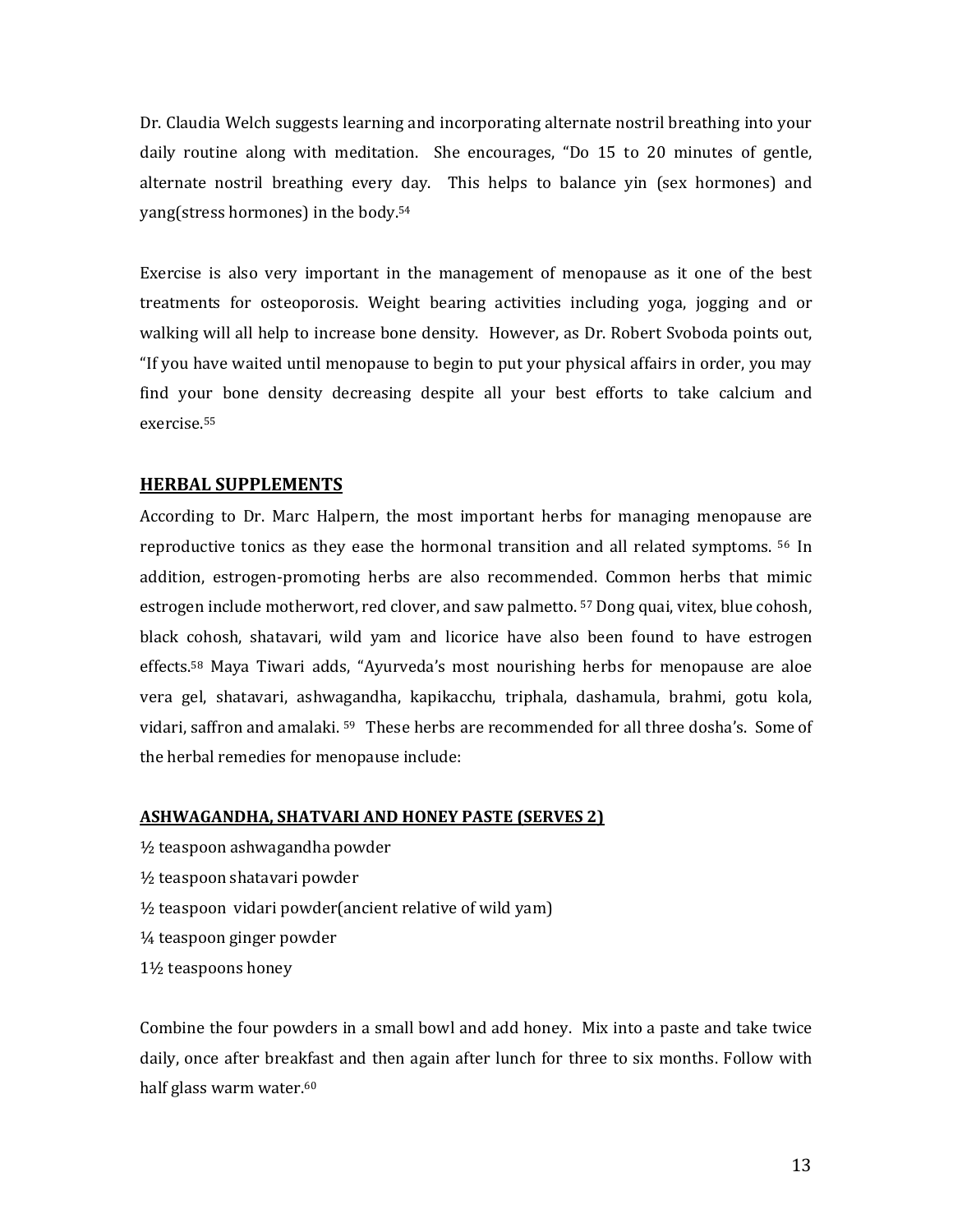# **SAFFRON AND SHATAVARI MILK (SERVES ONE)**

1cup organic milk 10 strands saffron thistles ½ teaspoon shatavari powder 1teaspoon ghee

Bring the milk to a boil. Remove from heat. Stir in the powders and add the ghee. Drink an hour or so before bed. Take for a period of three to six months. <sup>61</sup>

In many cases, the lifestyle, dietary changes, herbs and stress management therapies discussed above are enough to make women feel better during menopause. We see this to be especially true in Eastern countries. However, in the cases where it is not enough, women may explore Phytoestrogens, Bioidentical Hormones, and Hormone Replacement Therapy. All of theses Western approaches carry there own baggage of side effects.

### **PHYTOESTROGENS**

The definition of Phytoestrogens according to Nancy Lonsdorf is, "Phytoestrogens are a class of compounds found in plants. They are similar in structure to human estrogen and affect hormonal balance in a woman's body when consumed. "62 Phytoestrogens can be in the form of concentrated herbal or extract formulas and in the form of whole foods. The concentrated herbal or extract formulas have the potential to create side effects and therefore should be taken under proper guidance.63 A few examples of Phytoestrogens in whole food form include dietary soy, wheat, cashews, apples, almonds, flax seed, turmeric, wild yam and licorice. A 2013 study of treating vasomotor symptoms including hot flushes and night sweats with phytoestrogens, found no conclusive evidence to show that phytoestrogen supplements effectively reduced the frequency or severity of hot flushes and night sweats in perimenopausal or postmenopausal women.64 However, some women find that progesterone alone (derived from wild yam) works well; others also add soy or licorice derived estrogens.65 When choosing to use Phytoestrogens, it is best to work closely with your doctor.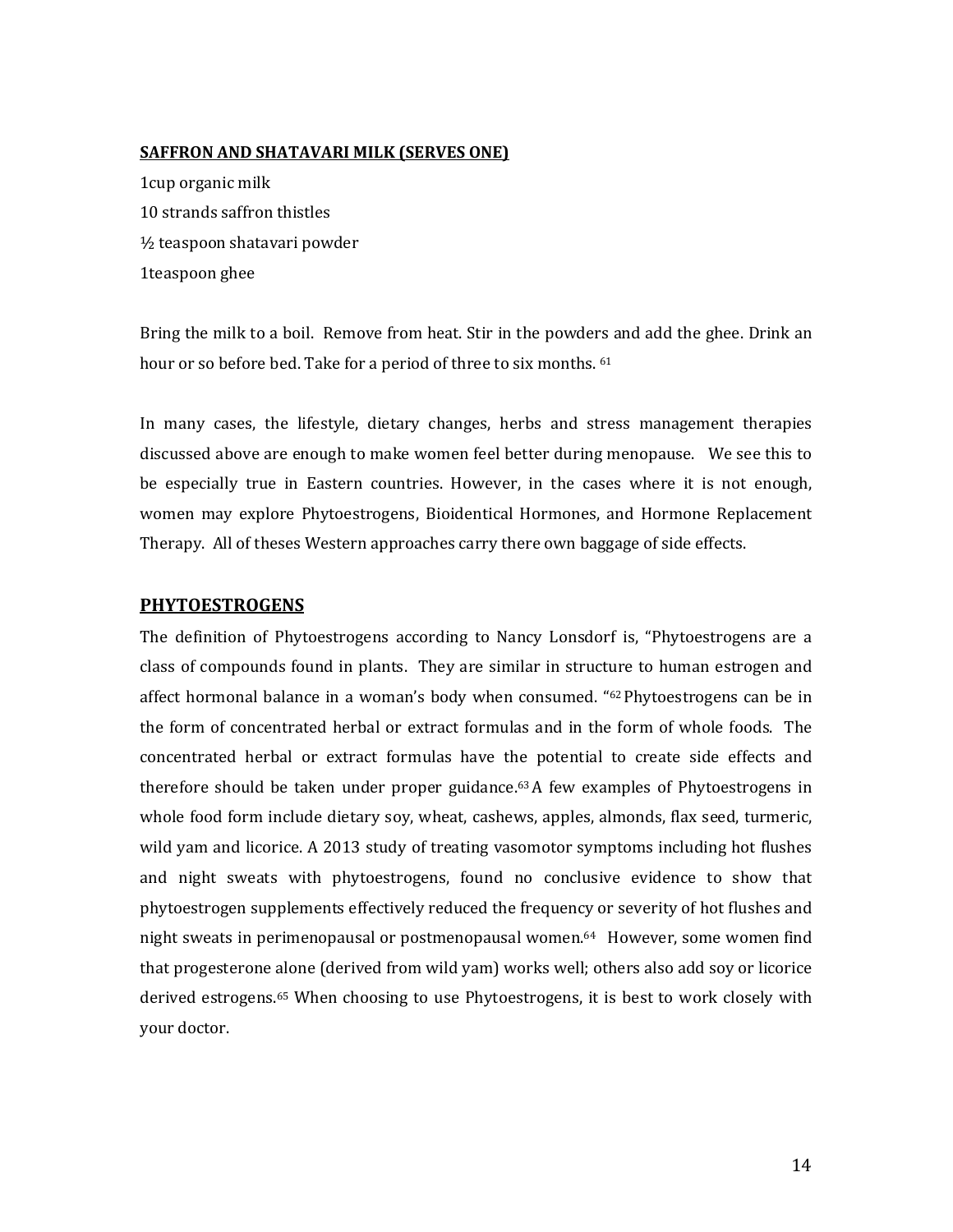# **BIOIDENTICAL HORMONES**

Bioidentical hormones are manufactured hormones that exactly match your body's own hormones in chemical structure. While many people feel they are the "natural" alternative to HRT, they are still manufactured and therefore highly processed substances. There is a lot of debate over their safety as compared to "synthetic" HRT. Unlike HRT, bioidentical hormone therapy has not been extensively studied for its side effects. Reason being, drug companies can't patent naturally occurring substances-which bioidentical hormones are.<sup>66</sup> No patent means anybody can make them. 67According to Dr. Claudia Welch, without a monopoly, the marginal profits don't financially justify the major expense of comprehensive studies. 68 While there has been some success with the use of bioidentical hormones for treating menopausal symptoms, the lack of evidence supporting their safety presents concerns in whether or not they should be prescribed. According to the US Food and Drug Administration and The Endocrine Society, there is little or no evidence to support claims that bioidentical hormones are safer or more effective than HRT. 69 However, according to K. Holtorf in his Bioidentical Debate study, He found bioidentical hormones to have less risk than HRT. According to K. Holtorf, "Physiological data and clinical outcomes demonstrate that bioidentical hormones are associated with lower risks, including the risk of breast cancer and cardiovascular disease, and are more efficacious than their synthetic and animal-derived counterparts."<sup>70</sup> While this particular clinical trial advocates the use of bioidentical hormones instead of HRT for the treatment of menopause, the debate continues due to lack of extensive clinical trials.

# **HORMONE REPLACEMENT THERAPY**

While HRT was considered the ultimate liberation for middle-aged women back in the 1970's, now it is considered a last resort for those women whose menopausal symptoms are completely unmanageable. While it is true that HRT remains the fastest treatment for reducing hot flashes, night sweats and sleep disturbance, the negative side effects discovered in the Women's Health Initiative (WHI), outweigh these benefits. The WHI was halted back in 2002 because of the alarming side effects that began to show up in the women participating in this study. There were over 16,000 women involved in this study who were between the ages of 50-79. The study was stopped midstream because results started to show a 26% increase in breast cancer, 29% increase in heart attacks, 41% increase in strokes and 100% increase in blood clots.71The risks of HRT are cumulative, and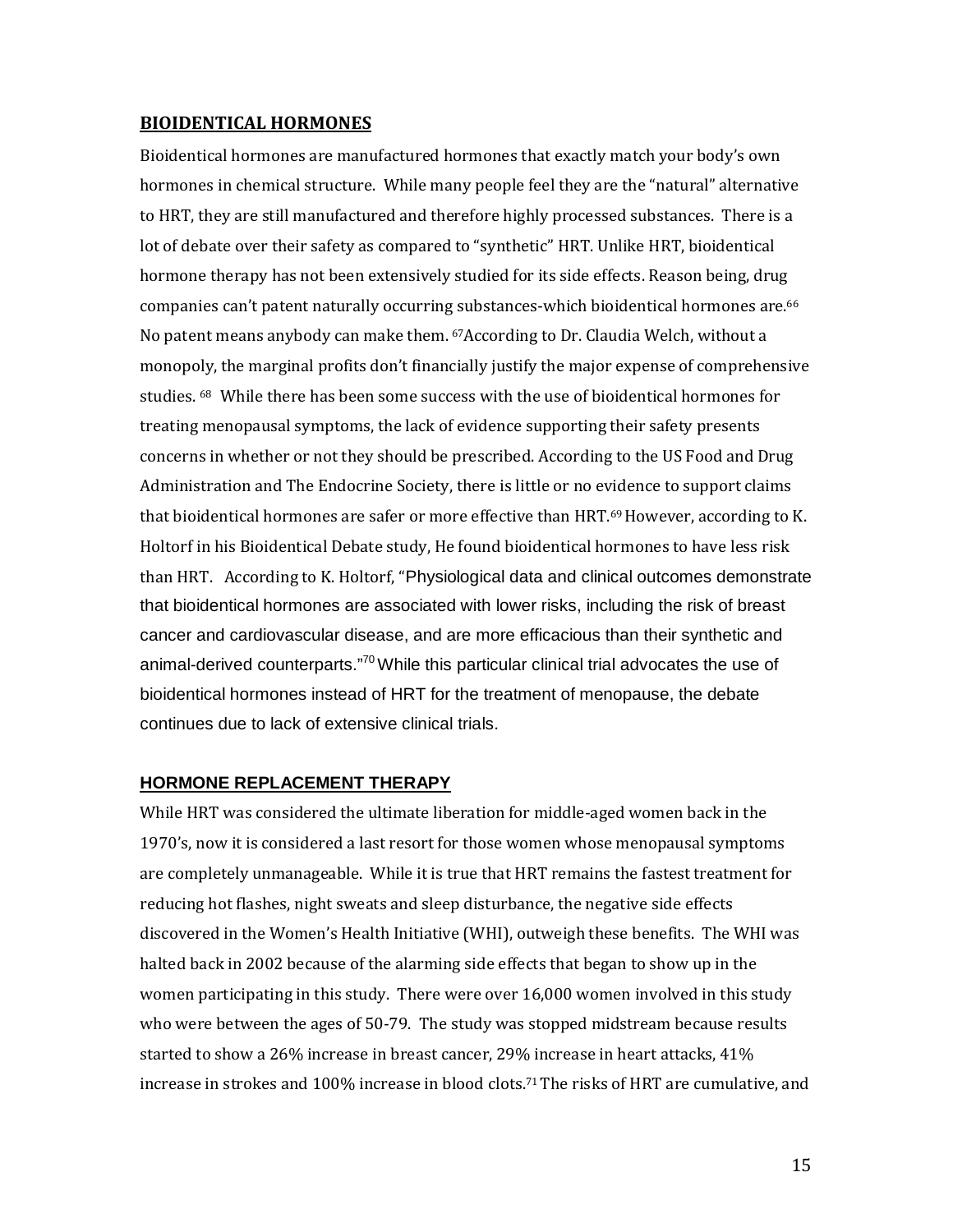therefore some feel HRT is reasonably safe to use for short periods of time. However, using HRT for a short period does not remove the symptoms of menopause. Once, you go off of HRT, the symptoms will come back.

# **CONCLUSION**

Re-emphasizing Professor Vandana Baranwal's statement, "The first and foremost objective of Chikitsa (therapy) in Ayurveda is Dhatusamya (homeostasis) and is the most important component of preventive medicine,"72 it becomes clear that adhering to Ayurvedic Dinacharya (daily routine), diet and lifestyle will be the most effective prevention of both perimenopausal and menopausal symptoms. All women will travel through menopause, as it is a rite of passage. The question becomes, which route to take? We have seen that in Eastern Countries, women sail through menopause without a wave. Native women eagerly awaited this time of life as it meant the beginning of reprieve, reflection and inner peace.<sup>73</sup> While in the West, women perceive menopause to be a slippery slope of a steep and terrible decline.74 We now know, menopause does not need to be the "crisis" many women view it to be. Educating women on Ayurvedic stress reducing therapies including, yoga, pranayama and meditation starting in their 20's and 30's will help ease the transition into the menopausal years later in life. In addition, maintaining Doshic balance from an early age will also minimize the symptoms of menopause. Consuming foods that are balancing to your constitution whether it be Vata, Pitta or Kapha becomes a tool for preventing symptoms of menopause and advancing age. Having exercise as part of your life starting in your 20's also leads to healthier bones when you are in your 50's and beyond. Taking time to "Pause" throughout your entire life will also help with "Menopause" later in life. Dr. Claudia Welch articulates, " Starting to think about menopause only when it hits is a little like trying to dig a well only when you get thirsty. Better to dig little by little so the water is available when you need it."75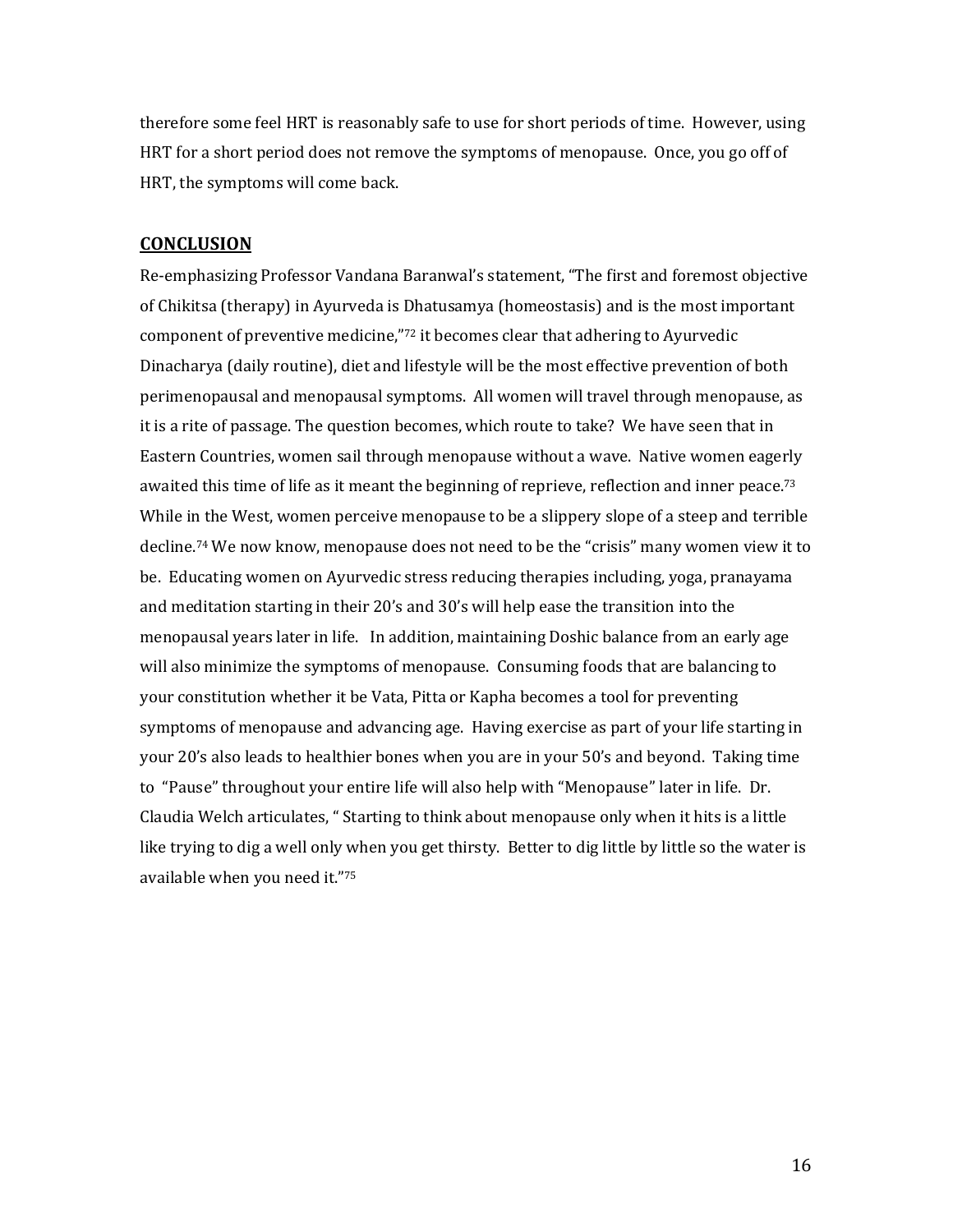# **Endnotes**

<sup>1</sup> Dr. Robert E. Svoboda, *Ayurveda For Women* (Healing Arts Press, 2000), Page 135. 2 Singh A. Kaur S, Walia I, "A Historical Perspective On Menopause and Menopausal Age," *Bull Indian Inst Hist Med Hyderabad* (July-December 2002): 32(2): 121-35 3Ibid 4Ibid. 5Ibid. Ibid. 7 Dr. Marc Halpern, *Textbook of Clinical Ayurvedic Medicine* (Sixth Edition), Vol. 11 (California College of Ayurveda, 2012) Page 5-94 8Ibid. <sup>9</sup> Pro. K.R. Srikantha Murthy, Astanga Hrdayam Vol 1, (Government College of Indian Medicine, *Bangalore*, Publisher Krishnadas Academy, Varanasi, 1995), Section 2, Verse 21b-22a Page 363 10 P.V. Sharma, Caraka Samhita Vol 11 (Chowkambaka), Ch. XXX, Page 502 verses 1-40 11Nancy Lonsdorf, M.D., *The Ageless Woman* (MCD Century Publications, 2004), Page 8  $12$ Ibid.  $13$ Ibid. 14 Dr. Mark Halpern, *Textbook of Clinical Ayurvedic Medicine* (Sixth Edition), Vol. 11 (California College of Ayurveda, 2012) Page 5-6 15Ibid 16Ibid 17 Lonnie Barbach, Ph.D., *the pause* (The Penguin Group, 2000) Page 17-18 18 Dr. Robert E. Svoboda, *Ayurveda For Women* (Healing Arts Press, 2000), Page 135 <sup>19</sup> Lonnie Barbach, Ph.D., *the pause* (The Penguin Group, 2000) Page 18 20Ibid.18-19 21Dr. Marc Halpern, *Textbook of Clinical Ayurvedic Medicine* (Sixth Edition), Vol. 11 (California College of Ayurveda, 2012) Page 5-5 22Ibid. 23 Lonnie Barbach, Ph.D., *the pause* (The Penguin Group, 2000) Page 19 24Ibid.  $25$ Ibid. 26 Dr. Marc Halpern, *Textbook of Clinical Ayurvedic Medicine* (Sixth Edition), Vol. 11 (California College of Ayurveda, 2012) Page 5-4 5-5 27Ibid. 5-94 28 Lonnie Barbach, Ph.D., *the pause* (The Penguin Group, 2000) Page 21 <sup>29</sup> Merle Diamond, MD, "Hormonal Influences on Migraine," Medscape Multispecialty (2015): Page 3 30Dr.Lam. Body. Mind. Nutrition. Reproductive System Disruptions and Adrenal Fatigue Syndrome. [www.drlam.com/blog/reproductive-system-disruptions-and-adrenal-fatigue](http://www.drlam.com/blog/reproductive-system-disruptions-and-adrenal-fatigue-syndrome/4745/)[syndrome/4745/](http://www.drlam.com/blog/reproductive-system-disruptions-and-adrenal-fatigue-syndrome/4745/) 31Prof. Vandana Baranwal, "Beyond HRT-Ayurveda for Menopause and Associated Aging Problems," International Journal of Medicinal Plants and Natural Products (June 2015) Volume 1, Issue 1 Page 121  $32$ Ibid.

33 Nancy Lonsdorf, M.D., *The Ageless Woman* (MCD Century Publications, 2004), Page 6 34Am.J. Epidemiol. (2001) 153 (9):865-874.doi: 10.1093/aje/153.9.865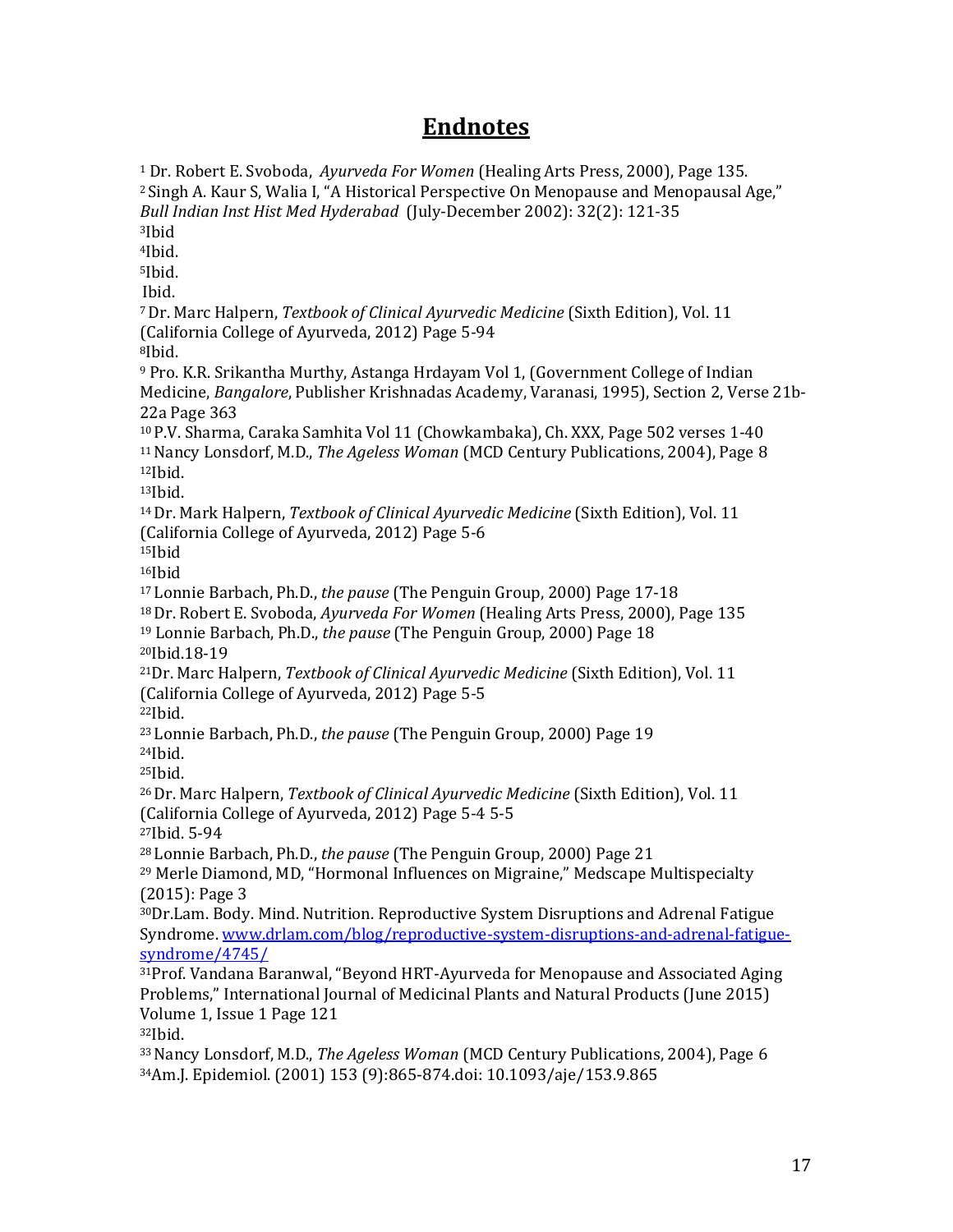35 Shastri AD, Sushrut Samhita of Maharishi Shusruta with Ayurvedatatvasandipika Hindi commentary, Sutra Sthan, Chapter 35, Verse 36, Chaukhambha Sanskrit

36 Prof. Srikantha Murthy K.R, 2<sup>nd</sup> Edition, Shushrut Samhita vol-1, Shareer Sthan, Chapter 3, Verse 11, Varanasi, Chaukamba, 2004, P.P. 37

 $37$  Atridev Gupta, Edi,  $2<sup>nd</sup>$  edition, Charak Samhita, Viman Sthan, Chapter 8, Verse 22; (also Sushrut Samhita, Chapter 15, Verse 22)

38 Nancy Lonsdorf, M.D., *The Ageless Women*(MCD Century Publications, 2004), Page 7 39Ibid.

 $40$ Ibid.

41 Maya Tiwari, *Women's Power To Heal Through Inner Medicine* (Lotus Press, 2011), Page 206

42Wikipedia The Free Encyclopedia[. http://en.wikipedia.org/wiki/dosha](http://en.wikipedia.org/wiki/dosha)

<sup>43</sup> Dr. Marc Halpern, *Textbook of Clinical Ayurvedic Medicine* (Sixth Edition), Vol. 11 (Californian College of Ayurveda, 2012) Page 5-97

44 Dr. Robert E. Svoboda, *Ayurveda For Women* (Healing Arts Press, 2000) Page136 45 Prof. Vandana Baranwal, "Beyond HRT-Ayurveda for Menopause and Associated Aging Problems," International Journal of Medicinal Plants and Natural Products (June 2015) Volume 1, Issue 1 Page 122

46 Dr. Marc Halpern, *Textbook of Clinical Ayurvedic Medicine* (Sixth Edition), Vol. 11 (California College of Ayurveda, 2012) Page 5-97

47 Dr. Claudia Welch, MSOM, *Balance Your Hormones, Balance Your Life* (De Capo Press, 2011) Page 116

48Ibid.

49 Prof. Vandana Baranwal, "Beyond HRT-Ayurveda for Menopause and Associated Aging Problems," International Journal of Medicinal Plants and Natural Products (June 2015) Volume 1, Issue 1 Page 122

<sup>50</sup> Dr. Marc Halpern, *Textbook of Clinical Ayurvedic Medicine* (Sixth Edition), Vol 11 (California College of Ayurveda, 2012) Page 5-97

51 Nancy Lonsdorf, M.D., *The Ageless Women* (MCD Century Publications, 2004), Page 67 52Ibid. Page 64

53 Kyati Santwani, Ph.D., V.D. Shukla, M.A. Santwani, Gayatri Thaker, "An Assessment of Manasika Bhavas in Menopausal Syndrome and Its Management", Jul-Sep 2010 31(3): 311- 318

54Dr. Claudia Welch, MSOM, *Balance Your Hormones, Balance Your Life* (De Capo Press, 2011) Page 125

55 Dr. Robert E. Svoboda, *Ayurveda for Women,* (Healing Arts Press, 2000) Page 138 56Dr. Marc Halpern, *Textbook of Clinical Ayurvedic Medicine* (Sixth Edition), Vol 11 (California College of Ayurveda, 2012) Page 5-98

57Ibid

58Ibid

<sup>59</sup> Maya Tiwari, *Women's Power to Heal Through Inner Medicine* (Lotus Press, 2011), Page 218

60Ibid. Page 219

61Ibid. Page 219

62 Nancy Lonsdorf, M.D., *The Ageless Women* (Healing Arts Press, 2000) Page 7 63Ibid. Page 10

64 Lethaby A, Marjoribanks J. Kronenberg F, Roberts H, Eden J, Brown J, "Phytoestrogens for Menopausal Vasomotor Symptoms," 2013 Dec. 10; 12: CD001395.

65 Dr. Robert E. Svoboda, *Ayurveda For Women,* (Healing Lotus Press, 2000) Page 139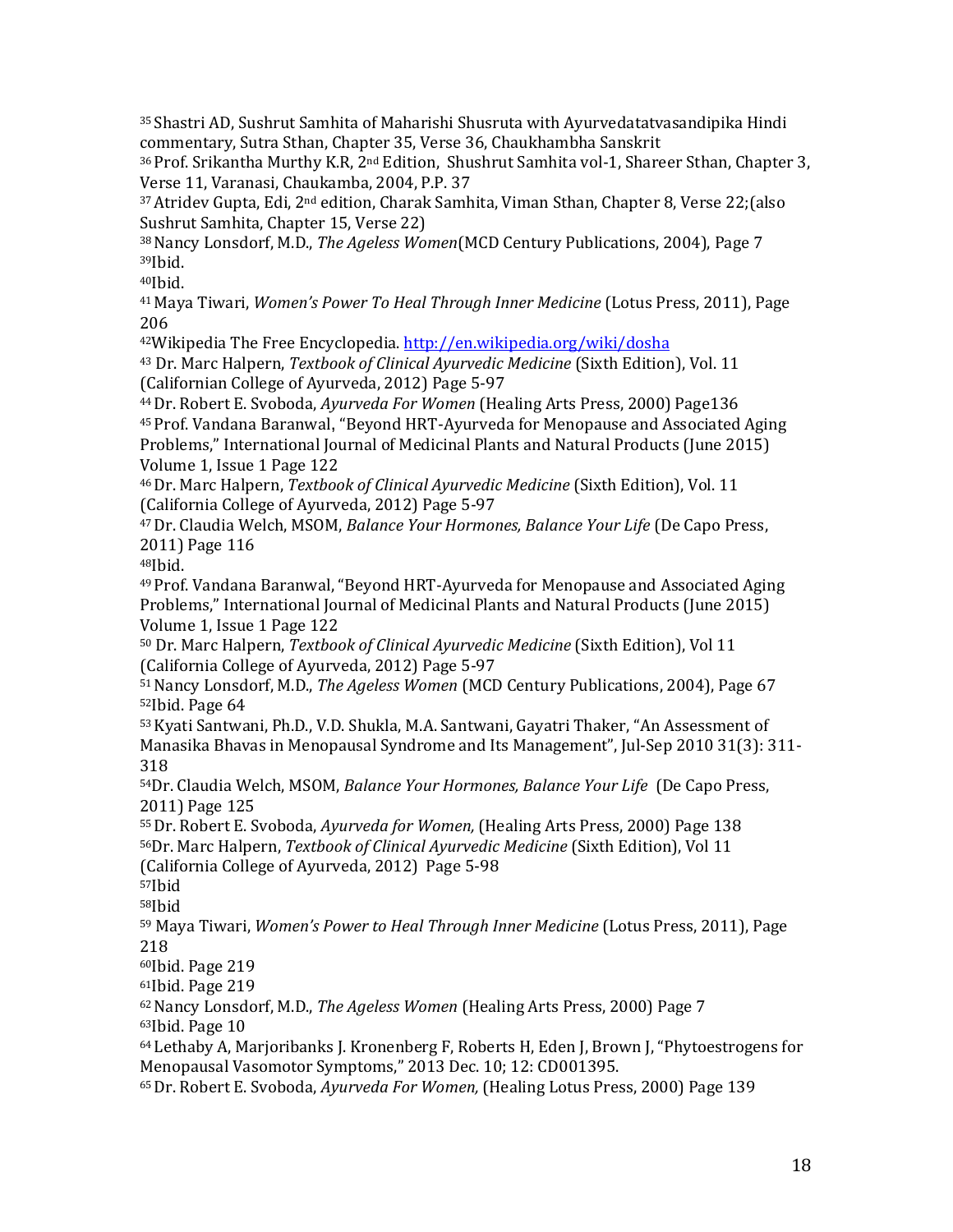66Dr. Claudia Welch, MSOM, *Balance Your Hormones, Balance Your Life*, (De Capo Press, 2011) Page 36

67Ibid.

68Ibid.

69 Holtorf K. "The Bioidentical Hormone Debate: Are Bioidentical Hormones (Estradiol, Estriol and Progesterone) Safer Or More Efficacious Than Commonly Used Synthetic Versions In Hormone Replacement Therapy?" Postgrad Med. 2009 Jan; 121(1):73-85 70Ibid.

<sup>71</sup> Nancy Lonsdorf, M.D., *The Ageless Women,* (Healing Arts Press, 2000) Page 12 72 Professor Vandana Baranwal, "Beyond HRT- Ayurveda for Menopause and Associated Aging Problems," International Journal of Medicinal Plants and Natural Products, (June 2015) Volume 1, Issue 1 Page 122

<sup>73</sup> Maya Tiwari, *Women's Power to Heal Through Inner Medicine,* (Lotus Press, 2011) Page 206

74 Dr. Robert E. Svoboda, *Ayurveda For Women,* (Healing Lotus Press, 2000) Page 135 75 Dr. Claudia Welch, *Balance Your Hormones, Balance Your Life,* (De Capo Press, 2011) Page 114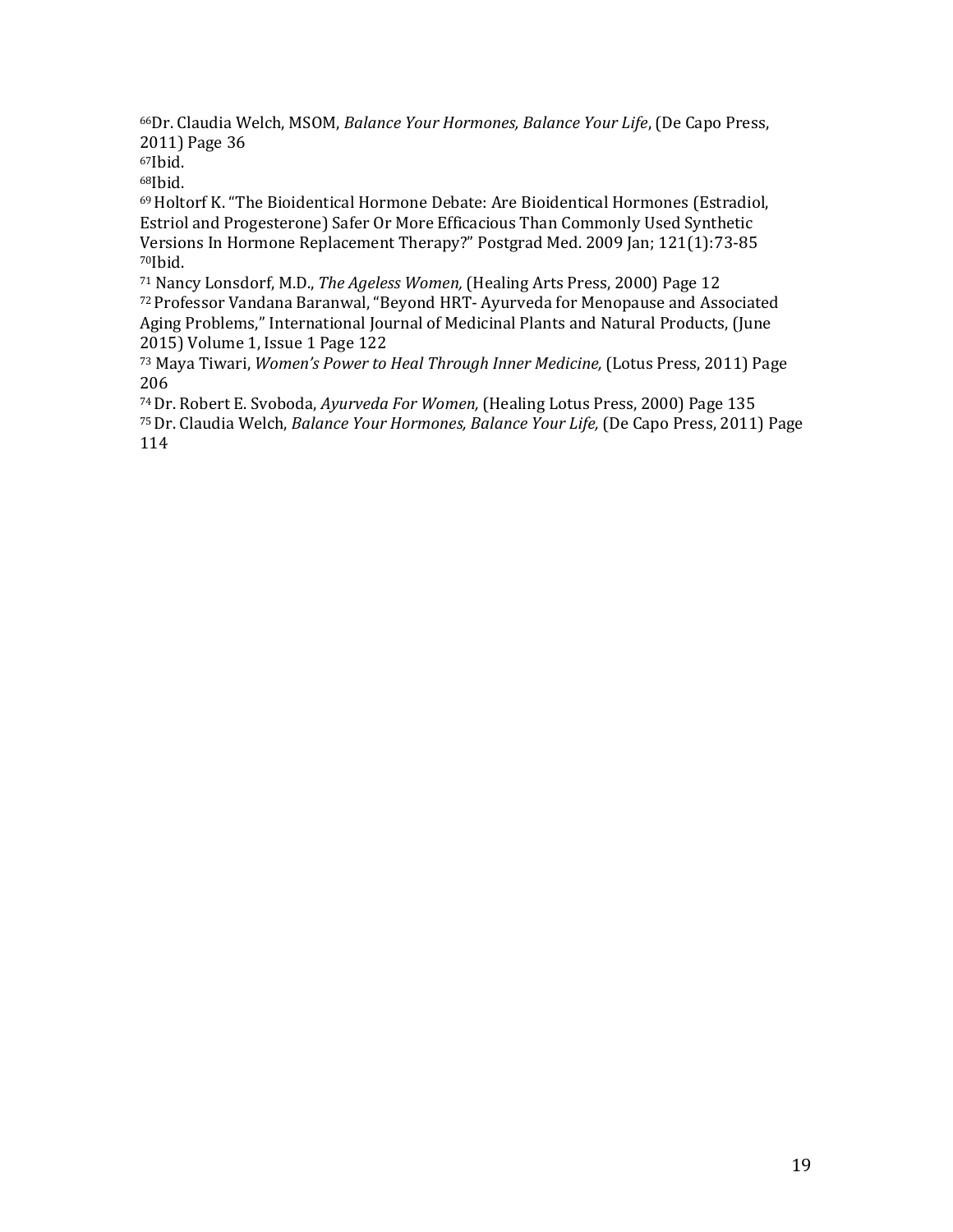# **ABSTRACTS**

# **Beyond HRT- Ayurveda for Menopause and Associated Aging Problems Prof. Vandana Baranwal Dept. of PTSR, SDM College of Ayurveda Hassan, Karnataka, India**

**Abstract**: The physiological function of most organ systems tends to decline with age, but there is a wide individual variability. Every person deserves precise diagnosis and assessment of function together with individually tailored management. The climacteric is a critical period in women's life where loss of ovarian follicular activity is characterized biologically by decline in fertility, endocrinologically by alteration of hormone levels, and clinically by variation in menstrual cycle length and experience of a variety of symptoms. For decades, estrogen, either alone or in combination with progestins (HRT) has been the therapy of choice. The results of two large studies on HRT, The Heart and Estrogen/progestin Replacement Study (HERS) (1) and the Women's Health Initiative (WHI) Study (2) however, have modified the risk/benefit perception of HRT. Search for safe alternatives other than HRT to provide optimum physical and mental fitness are warranted. This review puts together probable cause and therapeutics based on Ayurvedic principals. It also lists the group of drugs that can be used in aging population to alleviate menopausal as well as associated aging problems, tailored according to the individual needs. Keywords: Menopause, Rajonivritti, Ama, Dhatu kshaya, Vayahsthapan.

# **An assessment of** *Manasika Bhavas* **in menopausal syndrome and its management**

# [Khyati Santwani,](http://www.ncbi.nlm.nih.gov/pubmed/?term=Santwani%20K%5Bauth%5D) Ph.D. Scholar, [V. D. Shukla,](http://www.ncbi.nlm.nih.gov/pubmed/?term=Shukla%20VD%5Bauth%5D) [M. A. Santwani,](http://www.ncbi.nlm.nih.gov/pubmed/?term=Santwani%20MA%5Bauth%5D) M.D. (Medicine),<sup>1</sup> and Gayatri [Thaker2](http://www.ncbi.nlm.nih.gov/pubmed/?term=Thaker%20G%5Bauth%5D)

AbstractThe present clinical trial was conducted to evaluate the efficacy of *Shirodhara* and *Saraswatarishta* as compared to hormone replacement therapy (HRT) in the management of menopausal syndrome, along with the assessment of *Manasika Bhavas*. The subjects were randomly divided into three groups. A total 48 patients were selected for the study, out of which 43 patients completed the study. Specialized Ayurvedic rating scales like *Manasa Pariksha Bhavas* as well as the Hamilton Anxiety Rating Scale, Hamilton Depression Rating scale, and Menopause Rating Scale were adopted to assess the effect of therapy. The effects were examined on the chief complaints as well as the associated complaints. Patients undergoing*Shirodhara* had better relief of the disturbances of *Manasa Bhavas* and psychic symptoms of menopause as compared to the other two groups. *Saraswatarishta* also showed encouraging results in managing the associated somatic symptoms and the psychic symptoms. Hence, we conclude that it can be used as an alternative therapy to HRT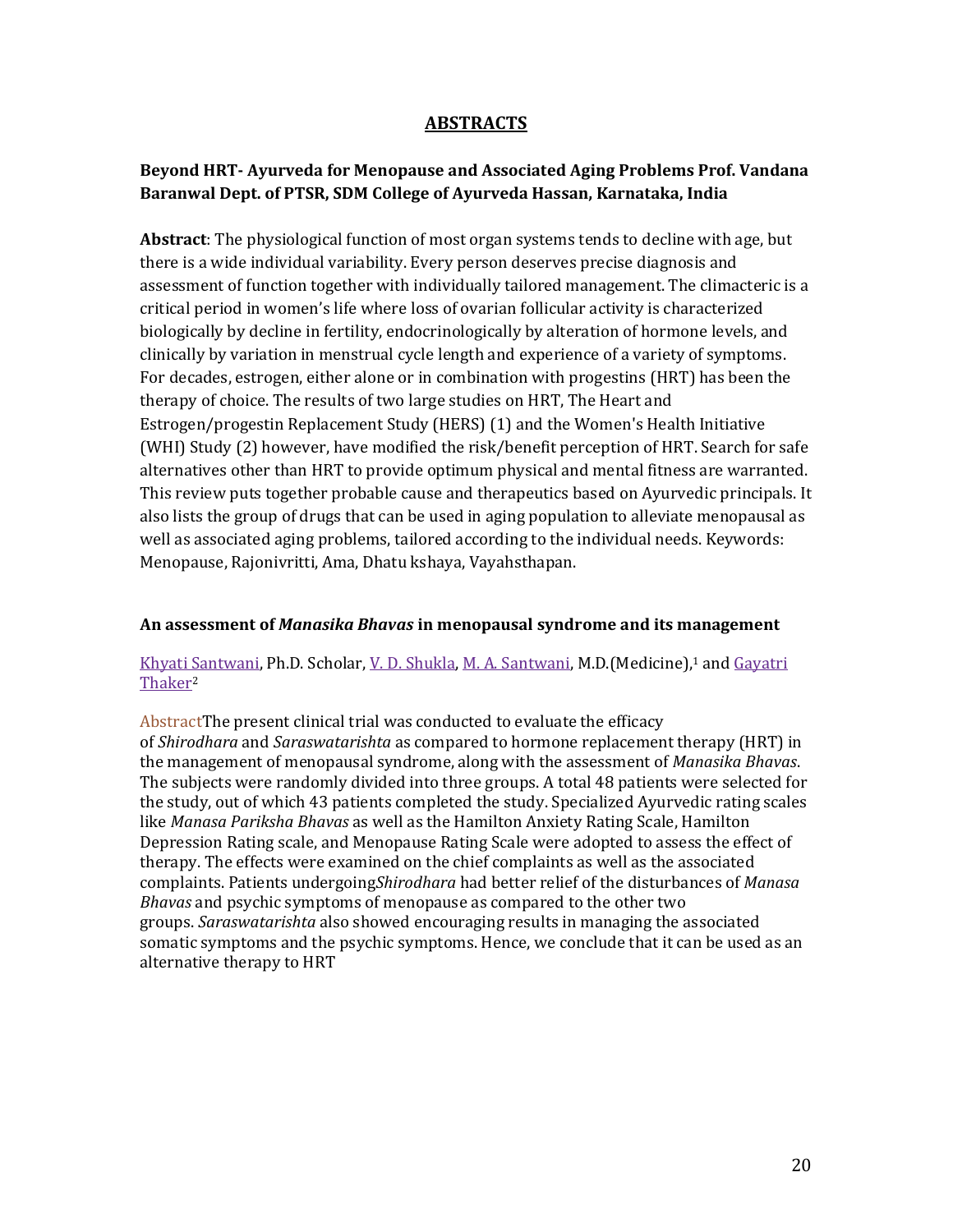### **Phytoestrogens for menopausal vasomotor symptoms.**

# Lethaby A<sup>1</sup>, [Marjoribanks J,](http://www.ncbi.nlm.nih.gov/pubmed/?term=Marjoribanks%20J%5BAuthor%5D&cauthor=true&cauthor_uid=24323914) [Kronenberg F,](http://www.ncbi.nlm.nih.gov/pubmed/?term=Kronenberg%20F%5BAuthor%5D&cauthor=true&cauthor_uid=24323914) [Roberts H,](http://www.ncbi.nlm.nih.gov/pubmed/?term=Roberts%20H%5BAuthor%5D&cauthor=true&cauthor_uid=24323914) [Eden J,](http://www.ncbi.nlm.nih.gov/pubmed/?term=Eden%20J%5BAuthor%5D&cauthor=true&cauthor_uid=24323914) [Brown J.](http://www.ncbi.nlm.nih.gov/pubmed/?term=Brown%20J%5BAuthor%5D&cauthor=true&cauthor_uid=24323914) **[Author information](http://www.ncbi.nlm.nih.gov/pubmed/24323914)**

ABSTRACT Ageing is inevitable. 'Sheeryate eti Shareeram' means degeneration is natural to human life. The percentage of women in the postmenopausal age is increasing day by day. This group of women has the need to restore their self esteem, allay their feelings of loss of femininity and to prevent the early development of skeletal and cardiovascular disorders. Ayurveda has the great therapy of Rasayana where modern medicine has lacuna in it. It is reported that Synthesized Hormonal Therapy (HRT) of modern medicine has many harmful side effects. Hence the compound preparation (kalabandadi rasayana) is taken for study to assess its efficacy in improving the quality of life of post-menopausal women by alleviating symptoms and by managing menopausal syndrome. Thirty patients suffering from menopausal syndrome between 30-70 years of age were selected from outpatient department of Andhra Pradesh Pranayama Research Centre, Secunderabad and necessary investigations were carried out. Kalabandadi rasayana preparation was given to each patient – 5gms. with milk twice daily before meals for 3 months. After treatment it was observed that majority of the patients were relieved of the symptoms and no side effects were found. Hence it is concluded that the drug is effective, safe and economical.

# [Bull Indian Inst Hist Med Hyderabad.](http://www.ncbi.nlm.nih.gov/pubmed/15981376) 2002 Jul-Dec;32(2):121-35.

### **A historical perspective on menopause and menopausal age.**

# [Singh A,](http://www.ncbi.nlm.nih.gov/pubmed/?term=Singh%20A%5BAuthor%5D&cauthor=true&cauthor_uid=15981376) [Kaur S,](http://www.ncbi.nlm.nih.gov/pubmed/?term=Kaur%20S%5BAuthor%5D&cauthor=true&cauthor_uid=15981376) [Walia I.](http://www.ncbi.nlm.nih.gov/pubmed/?term=Walia%20I%5BAuthor%5D&cauthor=true&cauthor_uid=15981376)

### **Abstract**

Earliest known references to menopause have been very scarce. Aristotle referred to age at menopause being 40 years. A French physician coined the term menopause in 1821. Medical interest in menopause increased considerably in mid 19th century. In 1930s people started describing it as a deficiency disease. Consequently, various replenishment therapies were advocated eg. testicular juice, crushed ovaries of animals. In 1970s medicalization of menopause was complete. Menopausal symptoms were ascribed to estrogen deficiency and estrogen (hormone) replacementtherapy was exhorted as the ultimate liberation of middle aged women. Synthetic estrogen was developed in 1938. Medical industry (Pharmaceuticals) entered the scenario of menopause in a big way and dominated the center stage. In 1970s International Menopause Society was established. First International Congress on Menopause was also organized in Paris, France in 1976. Various countries have formed national societies on menopause. Symptomatology of menopause differs in different ares of the world e.g In West - hot flush, in Japan shoulder pain and in India low vision are the hallmarks of menopause. HRT use rate is high in West while it is low or negligible in countries like India. Age at menopause is also higher in West as compared to the range of 45-47 years in developing countries like India. Historically also a lower age at menopause was range documented in earlier times. This rose to the range of 50-51 years in the present era.Overall, women in western countries view menopausenegatively. This is contrasted with a positive outlook towards menopause in a developing country like India.